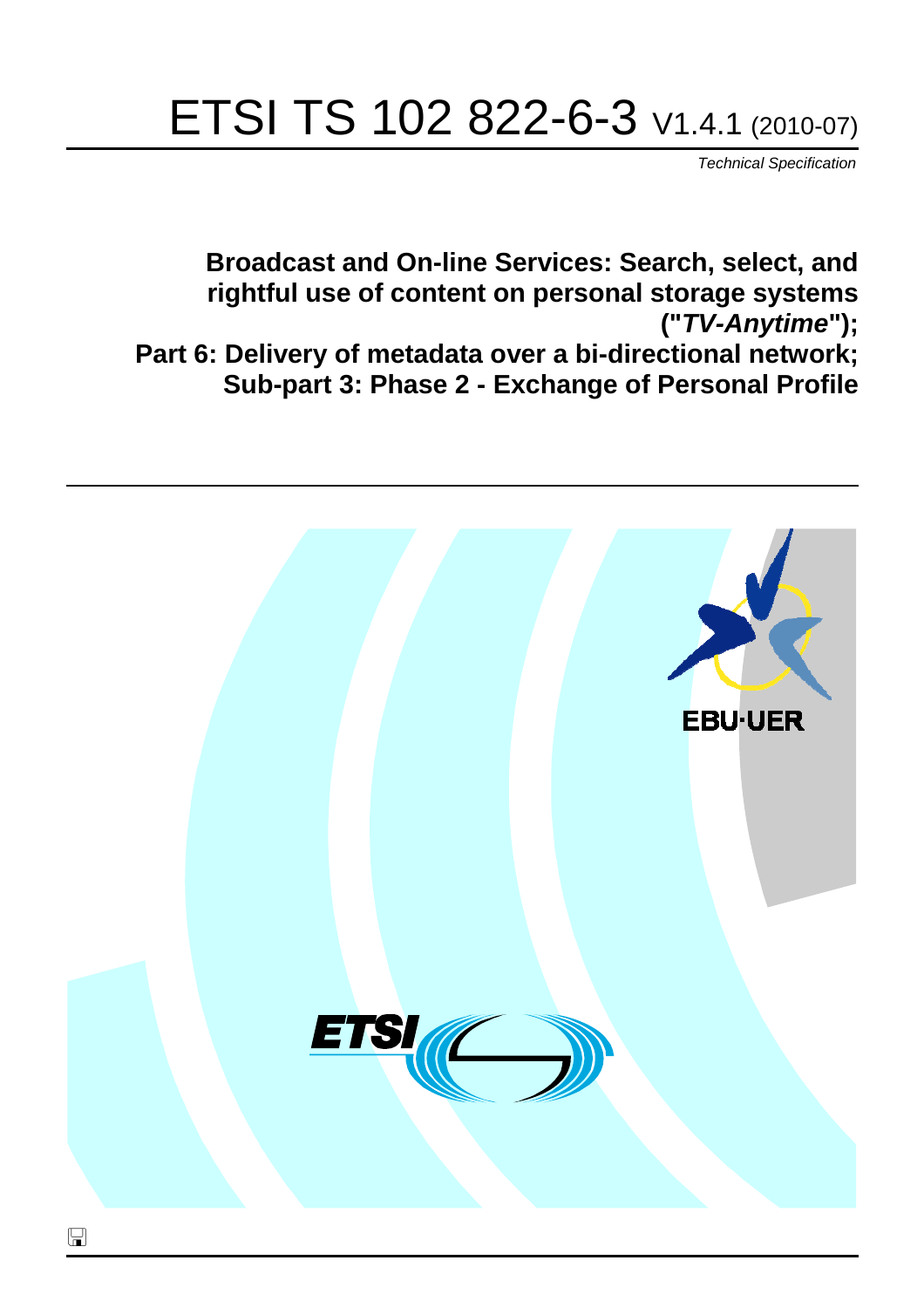Reference

RTS/JTC-TVA-52-06-03

Keywords broadcasting, content, service, TV, video

#### *ETSI*

#### 650 Route des Lucioles F-06921 Sophia Antipolis Cedex - FRANCE

Tel.: +33 4 92 94 42 00 Fax: +33 4 93 65 47 16

Siret N° 348 623 562 00017 - NAF 742 C Association à but non lucratif enregistrée à la Sous-Préfecture de Grasse (06) N° 7803/88

#### *Important notice*

Individual copies of the present document can be downloaded from: [http://www.etsi.org](http://www.etsi.org/)

The present document may be made available in more than one electronic version or in print. In any case of existing or perceived difference in contents between such versions, the reference version is the Portable Document Format (PDF). In case of dispute, the reference shall be the printing on ETSI printers of the PDF version kept on a specific network drive within ETSI Secretariat.

Users of the present document should be aware that the document may be subject to revision or change of status. Information on the current status of this and other ETSI documents is available at <http://portal.etsi.org/tb/status/status.asp>

If you find errors in the present document, please send your comment to one of the following services: [http://portal.etsi.org/chaircor/ETSI\\_support.asp](http://portal.etsi.org/chaircor/ETSI_support.asp)

#### *Copyright Notification*

No part may be reproduced except as authorized by written permission. The copyright and the foregoing restriction extend to reproduction in all media.

> © European Telecommunications Standards Institute 2010. © European Broadcasting Union 2010. All rights reserved.

**DECT**TM, **PLUGTESTS**TM, **UMTS**TM, **TIPHON**TM, the TIPHON logo and the ETSI logo are Trade Marks of ETSI registered for the benefit of its Members. **3GPP**TM is a Trade Mark of ETSI registered for the benefit of its Members and of the 3GPP Organizational Partners.

**LTE**™ is a Trade Mark of ETSI currently being registered

for the benefit of its Members and of the 3GPP Organizational Partners.

**GSM**® and the GSM logo are Trade Marks registered and owned by the GSM Association.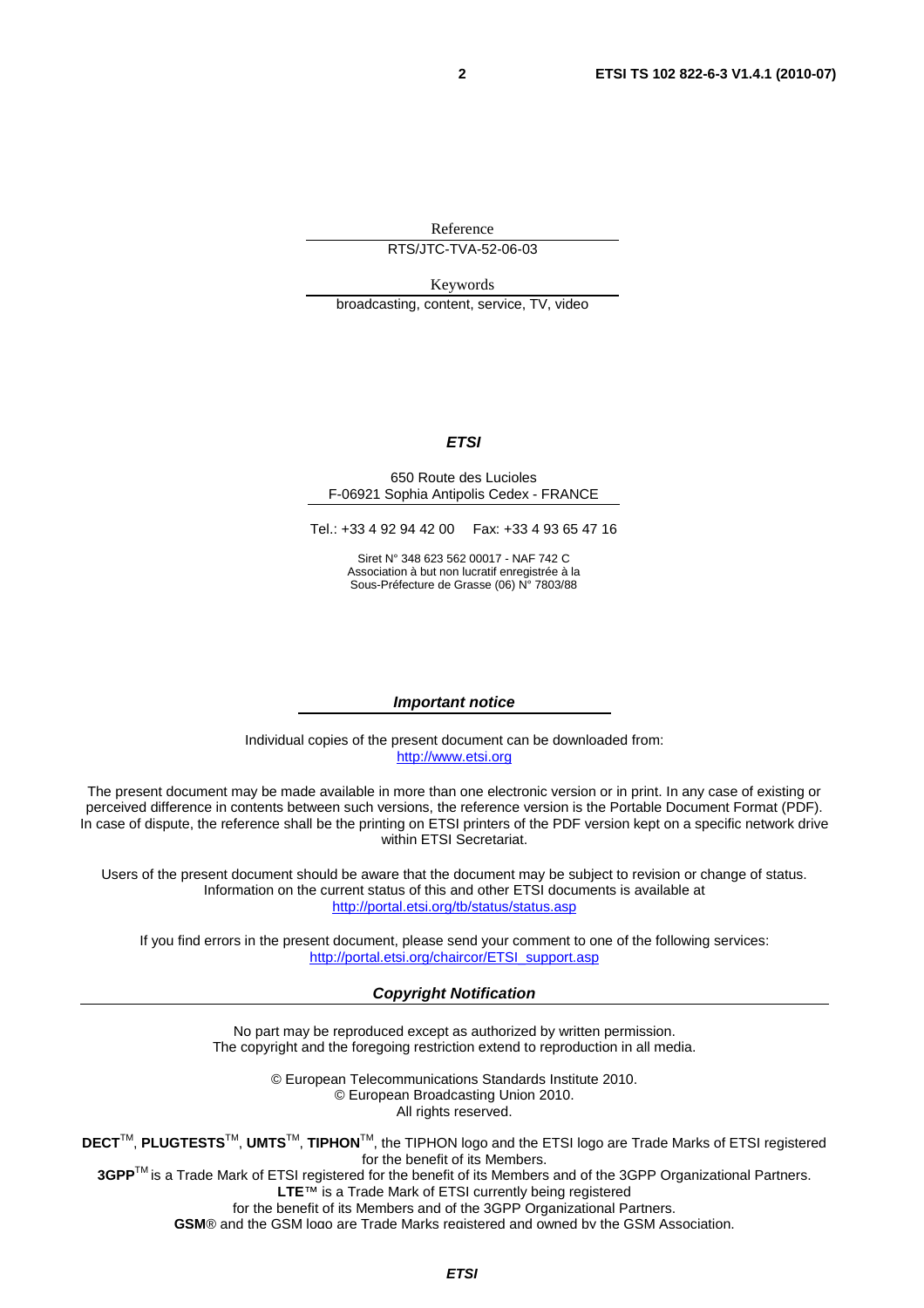# Contents

| 1              |                               |  |
|----------------|-------------------------------|--|
| 2              |                               |  |
| 2.1            |                               |  |
| 2.2            |                               |  |
| 3              |                               |  |
| 3.1            |                               |  |
| 3.2            |                               |  |
|                |                               |  |
| $\overline{4}$ |                               |  |
| 4.1            |                               |  |
| 4.2            |                               |  |
| 4.3            |                               |  |
| 5              |                               |  |
| 5.1            |                               |  |
| 5.1.1          |                               |  |
| 5.1.2          |                               |  |
| 5.1.3          |                               |  |
| 5.1.4<br>5.1.5 |                               |  |
| 5.1.6          |                               |  |
| 5.2            |                               |  |
| 5.2.1          |                               |  |
| 5.2.2          |                               |  |
| 5.2.3          |                               |  |
| 5.3            |                               |  |
| 5.3.1          |                               |  |
| 5.3.2          |                               |  |
| 5.3.3          |                               |  |
| 6              |                               |  |
| 6.1            |                               |  |
| 6.1.1          |                               |  |
| 6.1.2          |                               |  |
| 6.1.3          |                               |  |
| 6.1.4<br>6.1.5 |                               |  |
| 6.2            |                               |  |
|                |                               |  |
|                | <b>Annex A (normative):</b>   |  |
| A.1            |                               |  |
| A.2            |                               |  |
|                | <b>Annex B</b> (informative): |  |
| B.1            |                               |  |
| B.2            |                               |  |
| B.3            |                               |  |
| B.4            |                               |  |
|                |                               |  |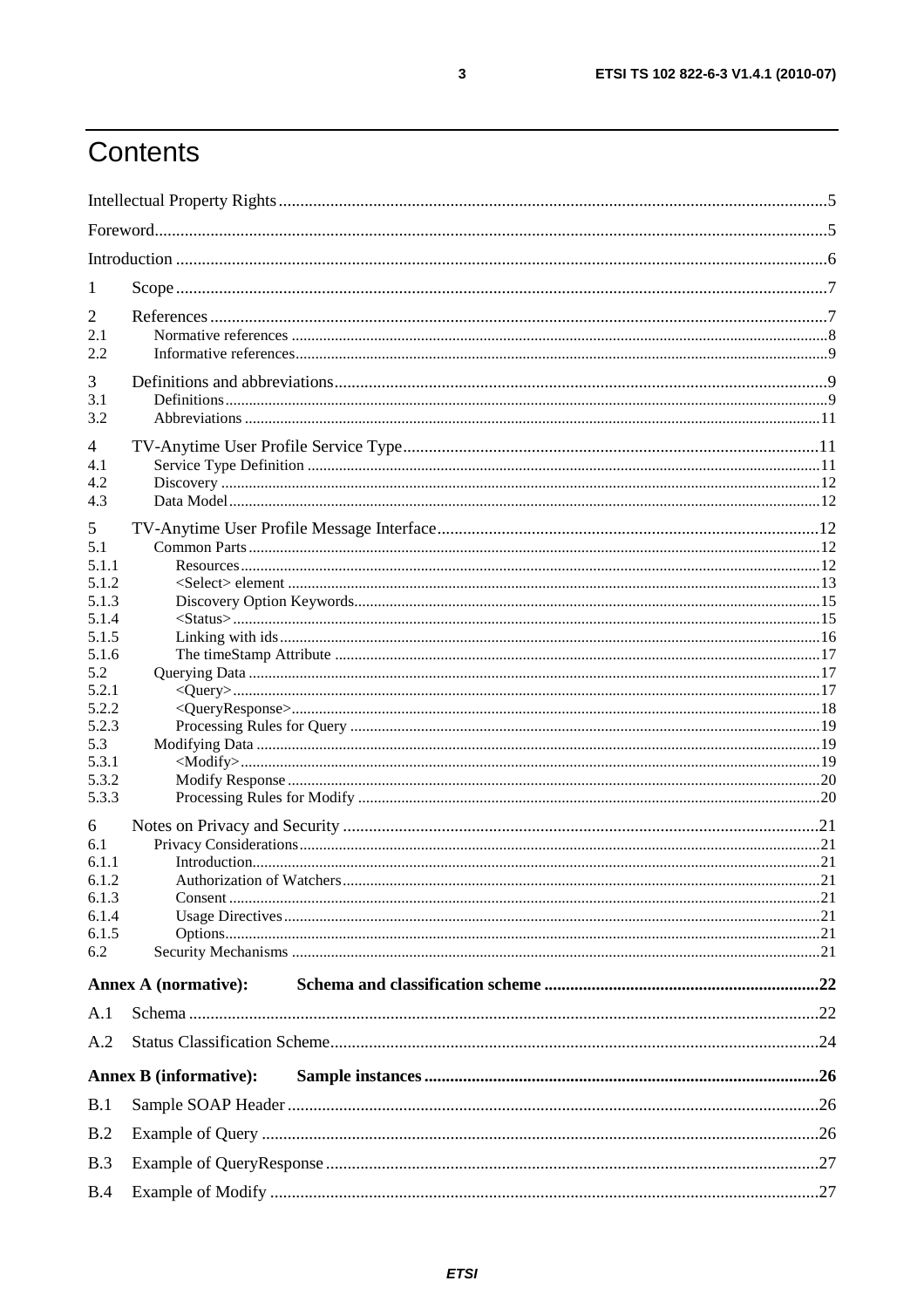$\overline{\mathbf{4}}$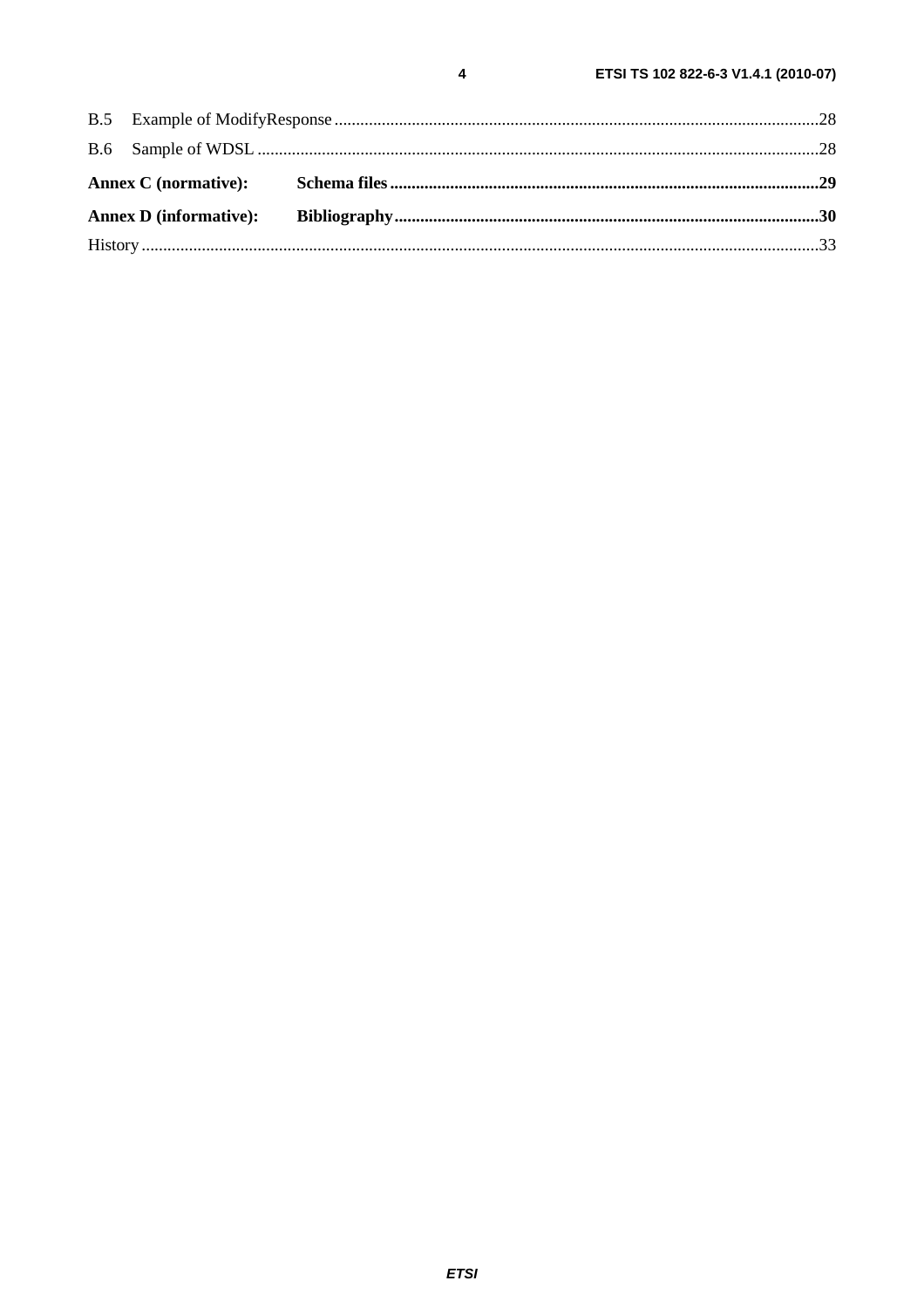IPRs essential or potentially essential to the present document may have been declared to ETSI. The information pertaining to these essential IPRs, if any, is publicly available for **ETSI members and non-members**, and can be found in ETSI SR 000 314: *"Intellectual Property Rights (IPRs); Essential, or potentially Essential, IPRs notified to ETSI in respect of ETSI standards"*, which is available from the ETSI Secretariat. Latest updates are available on the ETSI Web server [\(http://webapp.etsi.org/IPR/home.asp](http://webapp.etsi.org/IPR/home.asp)).

Pursuant to the ETSI IPR Policy, no investigation, including IPR searches, has been carried out by ETSI. No guarantee can be given as to the existence of other IPRs not referenced in ETSI SR 000 314 (or the updates on the ETSI Web server) which are, or may be, or may become, essential to the present document.

# Foreword

This Technical Specification (TS) has been produced by Joint Technical Committee (JTC) Broadcast of the European Broadcasting Union (EBU), Comité Européen de Normalisation ELECtrotechnique (CENELEC) and the European Telecommunications Standards Institute (ETSI).

NOTE: The EBU/ETSI JTC Broadcast was established in 1990 to co-ordinate the drafting of standards in the specific field of broadcasting and related fields. Since 1995 the JTC Broadcast became a tripartite body by including in the Memorandum of Understanding also CENELEC, which is responsible for the standardization of radio and television receivers. The EBU is a professional association of broadcasting organizations whose work includes the co-ordination of its members' activities in the technical, legal, programme-making and programme-exchange domains. The EBU has active members in about 60 countries in the European broadcasting area; its headquarters is in Geneva.

European Broadcasting Union CH-1218 GRAND SACONNEX (Geneva) Switzerland Tel: +41 22 717 21 11 Fax: +41 22 717 24 81

The present document is part 6, sub-part 3 of a multi-part deliverable covering Broadcast and On-line Services: Search, select and rightful use of content on personal storage systems ("*TV-Anytime*"), as identified below:

- Part 1: "Benchmark Features";
- Part 2: "Phase 1 System description";
- Part 3: "Metadata";
- Part 4: "Phase 1 Content referencing":
- Part 5: "Rights Management and Protection (RMP)";
- **Part 6: "Delivery of metadata over a bi-directional network":** 
	- Sub-part 1: "Service and transport";
	- Sub-part 2: "Phase 1 Service discovery";

#### **Sub-part 3: "Phase 2 - Exchange of Personal Profile";**

- Part 7: "Bi-directional metadata delivery protection";
- Part 8: "Phase 2 Interchange Data Format";
- Part 9: "Phase 2 Remote Programming".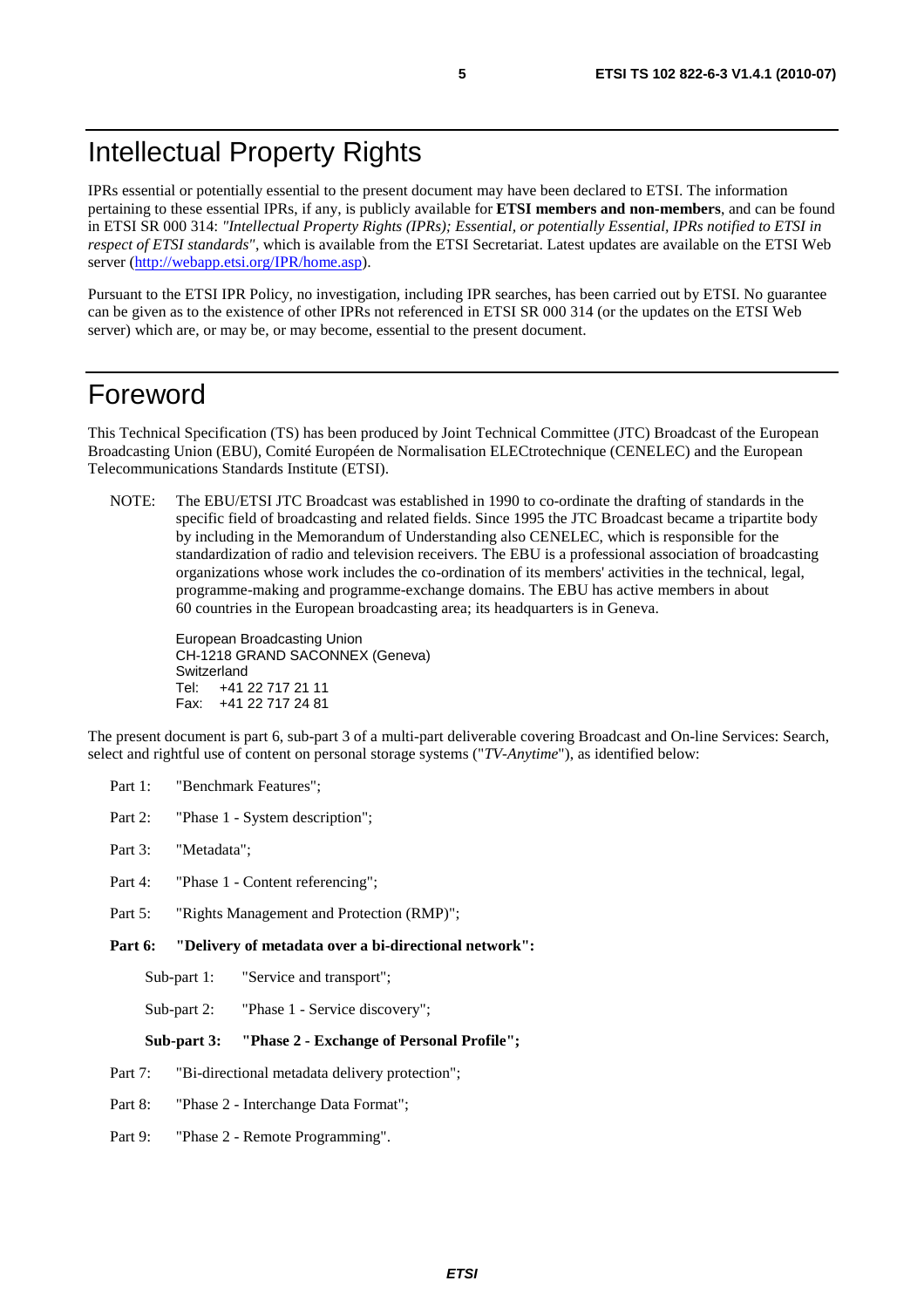# Introduction

"*TV-Anytime*" (TVA) is a full and synchronized set of specifications established by the *TV-Anytime* Forum. TVA features enable the search, selection, acquisition and rightful use of content on local and/or remote personal storage systems from both broadcast and online services.

TS 102 822-1 [1] and TS 102 822-2 [2] set the context and system architecture in which the standards for Metadata, Content referencing, Bi-directional metadata and Metadata protection are to be implemented in the *TV-Anytime* environment. TS 102 822-1 [1] provides benchmark business models against which the *TV-Anytime* system architecture is evaluated to ensure that the specification enable key business applications. TS 102 822-2 [2] presents the *TV-Anytime* System Architecture. These two documents are placed ahead of the others for their obvious introductory value. These first two documents are largely informative, while the remainder of the series is normative.

The features are supported and enabled by the specifications for Metadata (TS 102 822-3-1 [3], TS 102 822-3-2 [4], TS 102 822-3-3 [5] and TS 102 822-3-4 [6]), Content Referencing (TS 102 822-4 [7]), Rights Management (TS 102 822-5-1 [8] and TS 102 822-5-2 [9]), Bi-directional Metadata Delivery (TS 102 822-6-1 [10], TS 102 822-6-2 [11] and the present document) and Protection (TS 102 822-7 [12]), Interchange Data Format (TS 102 822-8 [13]) and Remote Programming (TS 102 822-9 [14]).

The present document covers the exchange of personal metadata, such as user preferences, usage history, demographic and other information.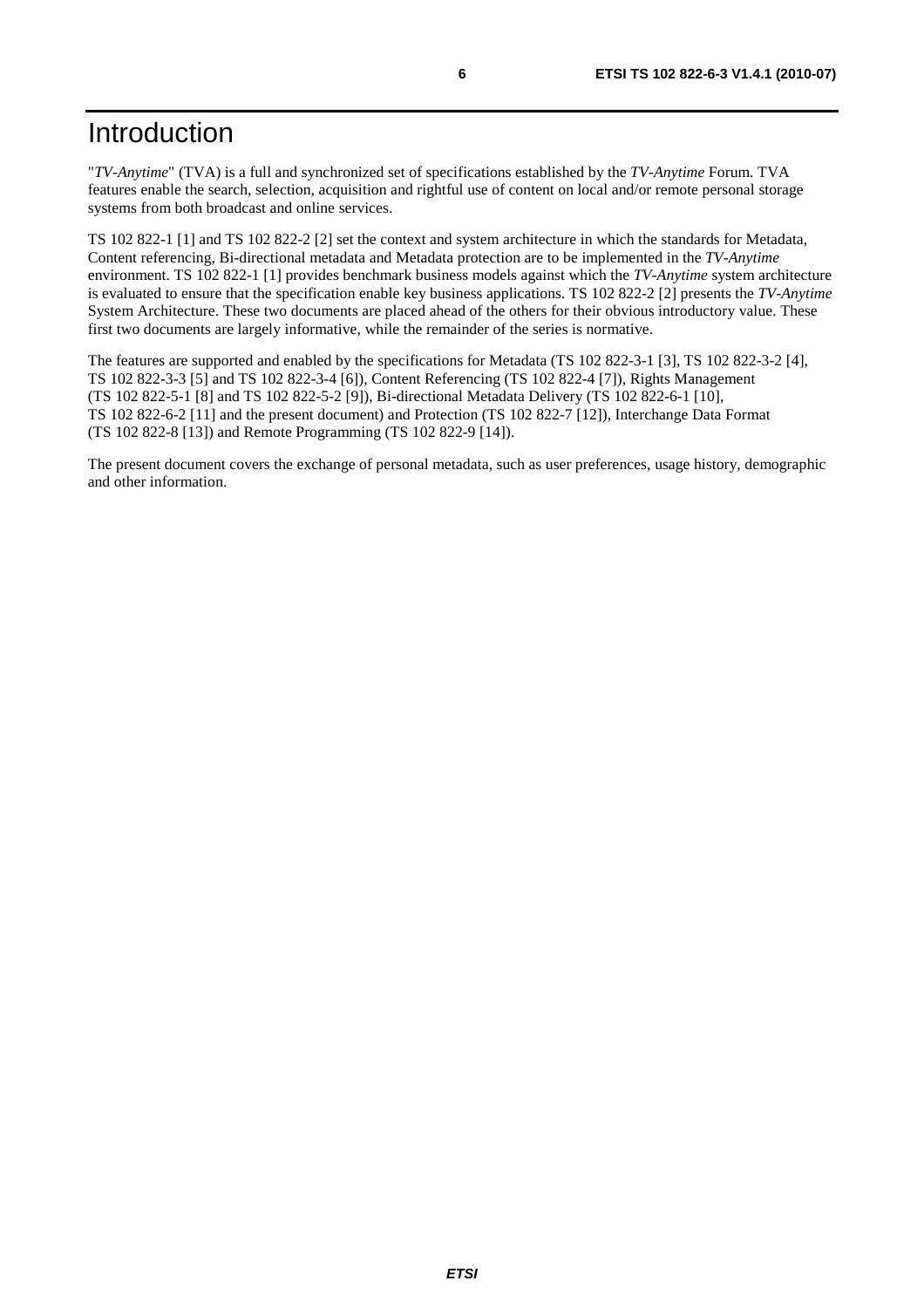# 1 Scope

The present Phase 2 document extends the scope for data exchange between users and content/service providers. The exchange of such user profiles offers a number of possible benefits to both consumers and service providers. For example, a personalized web-service in which a service provider provides the response of user's request using his consumer profile data in a secure environment, can offer the consumer a personally relevant content.

*TV-Anytime* Phase 1 and Phase 2 offers an evolutionary range of features which describe PDR (Personal Digital Recorder) usage models that the *TV-Anytime* standards facilitate.

The features are supported and enabled by the specifications for Metadata (TS 102 822-3-1 [3], TS 102 822-3-2 [4], TS 102 822-3-3 [5] and TS 102 822-3-4 [6]), Content Referencing (TS 102 822-4 [7]), Rights Management (TS 102 822-5-1 [8] and TS 102 822-5-2 [9]), Bi-directional Metadata Delivery (TS 102 822-6-1 [10], TS 102 822-6-2 [11] and the present document) and Protection (TS 102 822-7 [12]), Interchange Data Format (TS 102 822-8 [13]) and Remote Programming (TS 102 822-9 [14]).

These specifications enable search, select, acquire and rightful use of content on local and/or remote personal storage systems from both broadcast and online services.

Although *TV-Anytime* Phase 1 already provides a rich and varied set of metadata including user preferences and usage history to describe content and usage, the possibilities of exchanging this data were limited (TS 102 822-6-1 [10] and TS 102 822-6-2 [11]).

The exchange of personal data shall allow:

- Providers to receive data from a wide range of PDR devices from different users.
- Service providers to receive detailed and comprehensive user related data.
- Consumers to have confidence in the services (e.g. billing, tracking, monitoring).
- Consumers to search, select and acquire content of their direct interest such as programmes with additional audio description services for improved access, or local news, or specific travel data.
- Consumers to "carry" their profiles and other personal data.
- Content providers and creators to understand their audiences better.
- To develop a wider range of t-Commerce (particularly PPV) and other network service business models.
- To maximize the resources of a wide range of user appliances like a set-top-box or a PDA.

The present document describes mechanisms for requesting metadata from, and submitting user's personal profile data to, IP based web services. In the present document, these web services are termed "personalized services". The present document complements TS 102 822-6-1 [10], which specifies a client initiated means for requesting TV-Anytime metadata from IP-based metadata services and also provides detailed service scenarios.

### 2 References

References are either specific (identified by date of publication and/or edition number or version number) or non-specific. For specific references, only the cited version applies. For non-specific references, the latest version of the reference document (including any amendments) applies.

Referenced documents which are not found to be publicly available in the expected location might be found at <http://docbox.etsi.org/Reference>.

NOTE: While any hyperlinks included in this clause were valid at the time of publication ETSI cannot guarantee their long term validity.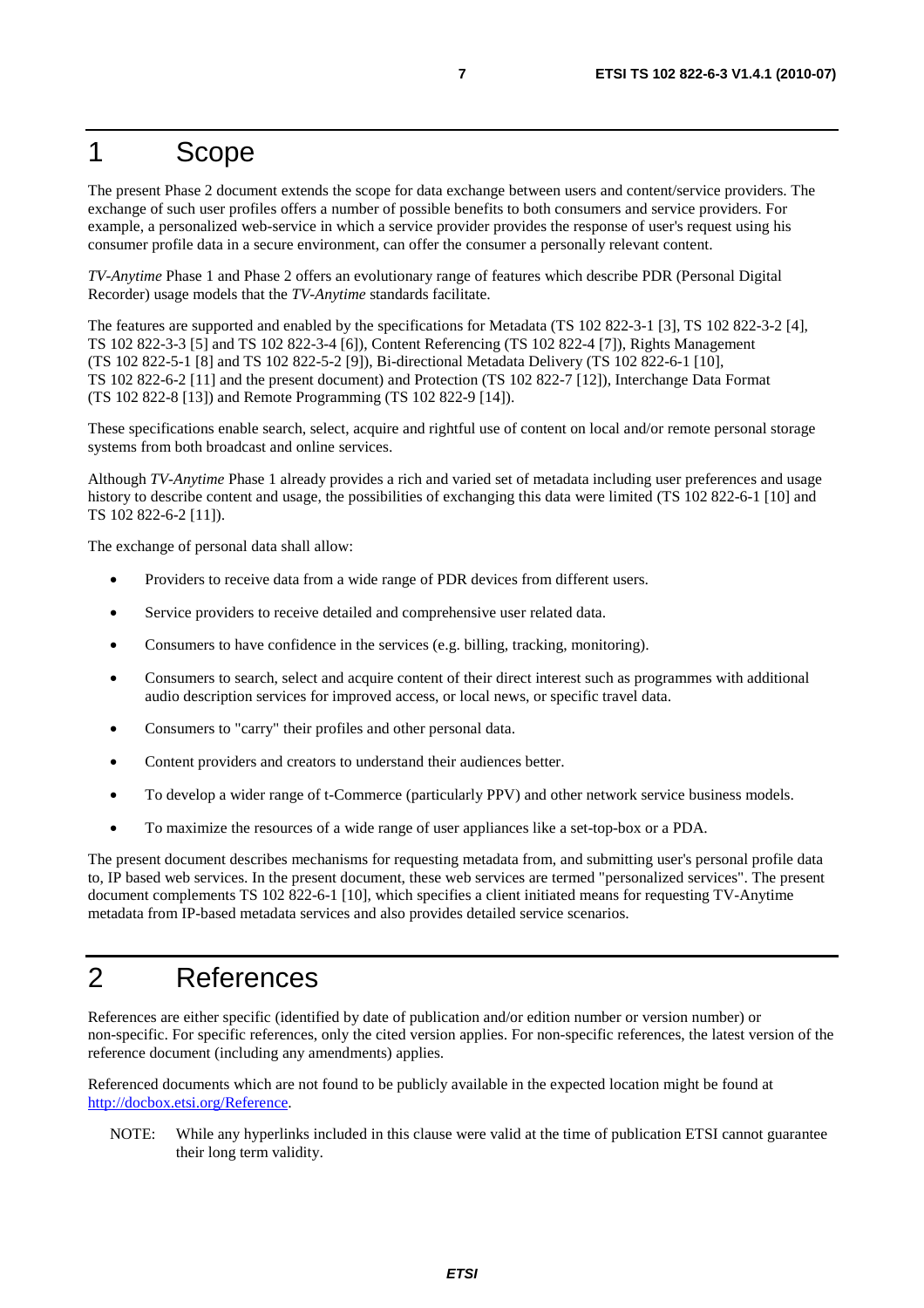### 2.1 Normative references

The following referenced documents are necessary for the application of the present document.

- [1] ETSI TS 102 822-1: "Broadcast and On-line Services: Search, select, and rightful use of content on personal storage systems ("TV-Anytime"); Part 1: Benchmark Features".
- [2] ETSI TS 102 822-2: "Broadcast and On-line Services: Search, select, and rightful use of content on personal storage systems ("TV-Anytime"); Part 2: Phase 1 - System description".
- [3] ETSI TS 102 822-3-1: "Broadcast and On-line Services: Search, select, and rightful use of content on personal storage systems ("TV-Anytime"); Part 3: Metadata; Sub-part 1: Phase 1 -Metadata schemas".
- [4] ETSI TS 102 822-3-2: "Broadcast and On-line Services: Search, select, and rightful use of content on personal storage systems ("TV-Anytime"); Part 3: Metadata; Sub-part 2: System aspects in a uni-directional environment".
- [5] ETSI TS 102 822-3-3: "Broadcast and On-line Services: Search, select, and rightful use of content on personal storage systems ("TV-Anytime"); Part 3: Metadata; Sub-part 3: Phase 2 - Extended Metadata Schema".
- [6] ETSI TS 102 822-3-4: "Broadcast and On-line Services: Search, select, and rightful use of content on personal storage systems ("TV-Anytime"); Part 3: Metadata; Sub-part 4: Phase 2 - Interstitial metadata".
- [7] ETSI TS 102 822-4: "Broadcast and On-line Services: Search, select, and rightful use of content on personal storage systems ("TV-Anytime"); Part 4: Phase 1 - Content referencing".
- [8] ETSI TS 102 822-5-1: "Broadcast and On-line Services: Search, select, and rightful use of content on personal storage systems ("TV-Anytime"); Part 5: Rights Management and Protection (RMP); Sub-part 1: Information for Broadcast Applications".
- [9] ETSI TS 102 822-5-2: "Broadcast and On-line Services: Search, select, and rightful use of content on personal storage systems ("TV-Anytime"); Part 5: Rights Management and Protection (RMP) Sub-part 2: RMPI binding".
- [10] ETSI TS 102 822-6-1: "Broadcast and On-line Services: Search, select, and rightful use of content on personal storage systems ("TV-Anytime"); Part 6: Delivery of metadata over a bi-directional network; Sub-part 1: Service and transport".
- [11] ETSI TS 102 822-6-2: "Broadcast and On-line Services: Search, select, and rightful use of content on personal storage systems ("TV-Anytime"); Part 6: Delivery of metadata over a bi-directional network; Sub-part 2: Phase 1 - Service discovery".
- [12] ETSI TS 102 822-7: "Broadcast and On-line Services: Search, select, and rightful use of content on personal storage systems ("TV-Anytime Phase 1"); Part 7: Bi-directional metadata delivery protection".
- [13] ETSI TS 102 822-8: "Broadcast and On-line Services: Search, select, and rightful use of content on personal storage systems ("TV-Anytime"); Part 8: Phase 2 - Interchange data format".
- [14] ETSI TS 102 822-9: "Broadcast and On-line Services: Search, select, and rightful use of content on personal storage systems ("TV-Anytime"); Part 9: Phase 2 - Remote Programming".
- [15] W3C Recommendations (version 20010502): "XML Schema".
- NOTE: Available at: <http://www.w3.org/TR/2001/REC-xmlschema-0-20010502>. <http://www.w3.org/TR/2001/REC-xmlschema-1-20010502>. [http://www.w3.org/TR/2001/REC-xmlschema-2-20010502](http://www.w3.org/XML/Schema).
- [16] W3C Recommendation, 14 January 1999: "Namespaces in XML".
- NOTE: Available at:<http://www.w3.org/TR/REC-xml-names/>.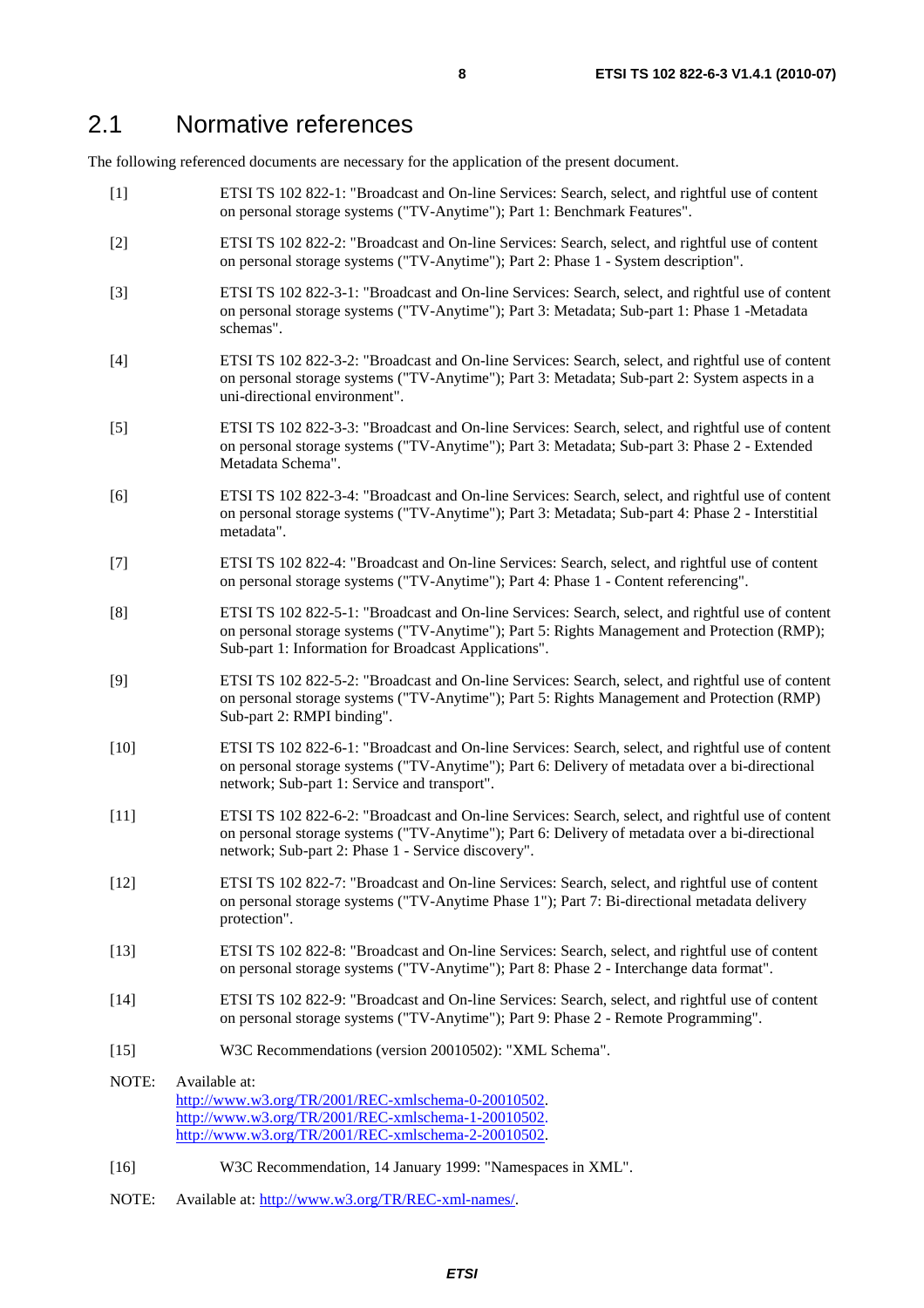- [17] IETF RFC 2396: "Uniform Resource Identifiers (URI): Generic Syntax".
- NOTE: Available at: [http://www.ietf.org/rfc/rfc2396.txt.](http://www.ietf.org/rfc/rfc2396.txt)
- [18] W3C Note, 8 May 2000: "Simple Object Access Protocol (SOAP) 1.1".
- NOTE: Available at:<http://www.w3.org/TR/2000/NOTE-SOAP-20000508/>.
- [19] OASIS Standard 200401: "Web Services Security: SOAP Message Security 1.0".
- NOTE: Available at:<http://docs.oasis-open.org/wss/2004/01/oasis-200401-wss-soap-message-security-1.0.pdf>.
- [20] "Liberty ID-WSF Data Services Template Specification", Version 1.1.
- NOTE: Available at: [http://www.projectliberty.org/resource\\_center/specifications/liberty\\_alliance\\_complete\\_specifications\\_zi](http://www.projectliberty.org/resource_center/specifications/liberty_alliance_complete_specifications_zip_package_21_november_2008) [p\\_package\\_21\\_november\\_2008](http://www.projectliberty.org/resource_center/specifications/liberty_alliance_complete_specifications_zip_package_21_november_2008).
- [21] "Liberty ID-WSF Discovery Service Specification", Version 1.2.
- NOTE: Available at: [http://www.projectliberty.org/resource\\_center/specifications/liberty\\_alliance\\_complete\\_specifications\\_zi](http://www.projectliberty.org/resource_center/specifications/liberty_alliance_complete_specifications_zip_package_21_november_2008) [p\\_package\\_21\\_november\\_2008](http://www.projectliberty.org/resource_center/specifications/liberty_alliance_complete_specifications_zip_package_21_november_2008).
- [22] "Liberty ID-WSF SOAP Binding Specification", Version 1.2.
- NOTE: Available at: [http://www.projectliberty.org/resource\\_center/specifications/liberty\\_alliance\\_complete\\_specifications\\_zi](http://www.projectliberty.org/resource_center/specifications/liberty_alliance_complete_specifications_zip_package_21_november_2008) [p\\_package\\_21\\_november\\_2008](http://www.projectliberty.org/resource_center/specifications/liberty_alliance_complete_specifications_zip_package_21_november_2008).
- [23] "Liberty Metadata Description and Discovery Specification", Version: 1.1.
- NOTE: Available at: [http://www.projectliberty.org/resource\\_center/specifications/liberty\\_alliance\\_complete\\_specifications\\_zi](http://www.projectliberty.org/resource_center/specifications/liberty_alliance_complete_specifications_zip_package_21_november_2008) [p\\_package\\_21\\_november\\_2008](http://www.projectliberty.org/resource_center/specifications/liberty_alliance_complete_specifications_zip_package_21_november_2008).
- [24] "Liberty Reverse HTTP Binding for SOAP Specification".
- NOTE: Available at: [http://www.projectliberty.org/resource\\_center/specifications/liberty\\_alliance\\_complete\\_specifications\\_zi](http://www.projectliberty.org/resource_center/specifications/liberty_alliance_complete_specifications_zip_package_21_november_2008) [p\\_package\\_21\\_november\\_2008](http://www.projectliberty.org/resource_center/specifications/liberty_alliance_complete_specifications_zip_package_21_november_2008).

### 2.2 Informative references

The following referenced documents are not necessary for the application of the present document but they assist the user with regard to a particular subject area.

Not applicable.

# 3 Definitions and abbreviations

### 3.1 Definitions

For the purposes of the present document, the following terms and definitions apply:

**access control:** act of mediating requested access to a resource based on privilege attributes of the requestor and control attributes of the requested resource

**account:** formal business agreement for providing regular transactions and services between a principal and service providers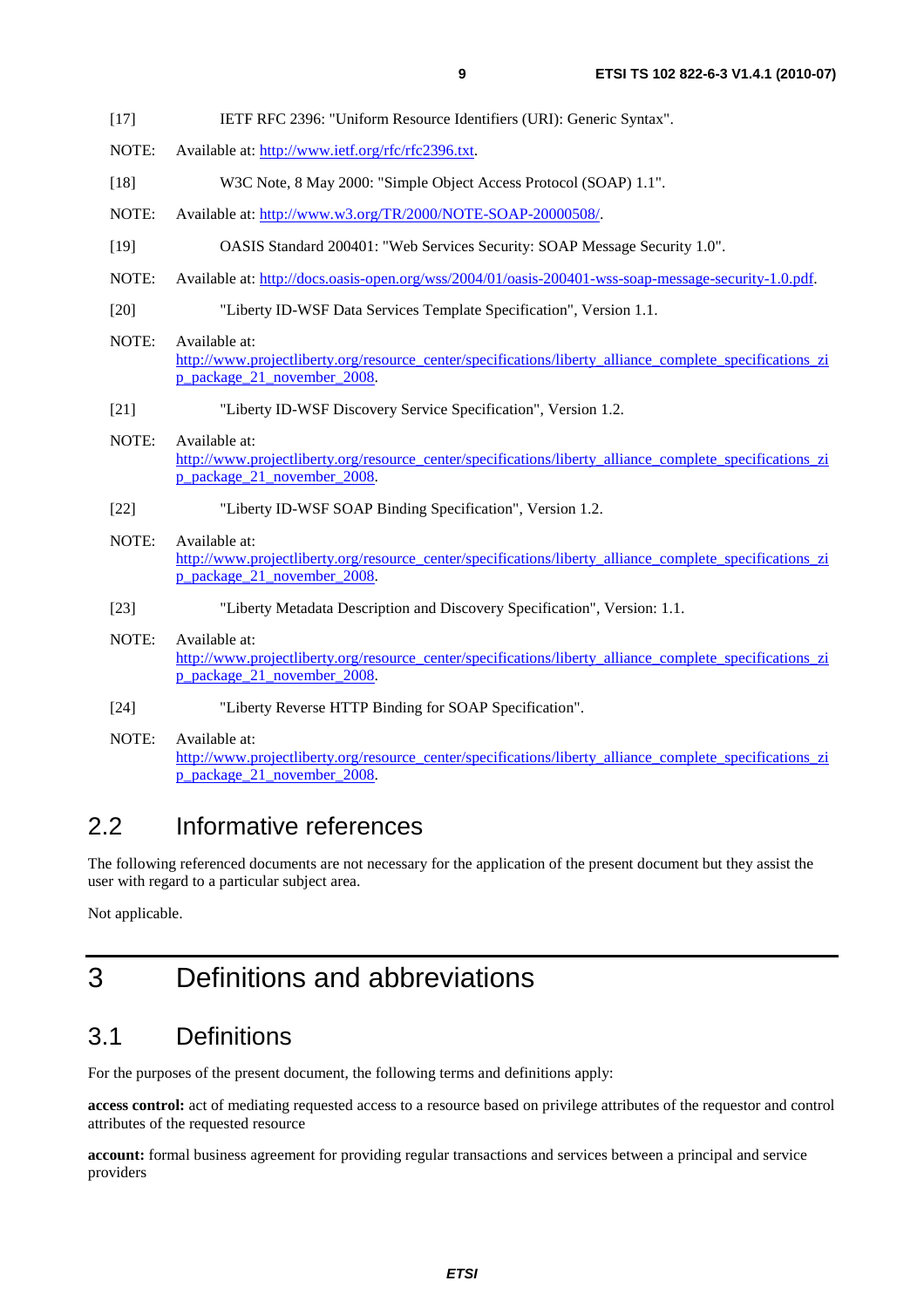**assertion:** piece of data produced by a SAML authority regarding an act of authentication performed on a principal, attribute information about the principal, or authorization permissions applying to the principal with respect to a specified resource

**attribute provider:** entity that provides attributes related to principals

EXAMPLE: A personalized profile service.

**circle of trust:** federation of service providers and identity providers that have business relationships based on Liberty architecture, and operational agreements, with whom users can transact business in a secure and seamless environment

**consumer profile:** consumer profile includes user description (user preferences, usage viewing history), user information (e.g. biographic information), and user environment descriptions (e.g. user device information, network environment)

**content provider:** entity that acts as the agent for and is the prime exploiter of the content

**credentials:** data attesting to the truth of certain stated facts

**discovery service:** web service for locating attribute providers

**entry point:** what a discovery service allows one to discover i.e. a SOAP (RPC) address and function name

**federation:** association comprising any number of service providers and identity providers

**identity:** essence of an entity and often described by its characteristics

**identity federation:** associating, connecting, or binding multiple accounts for a given principal to various entities within a circle of trust

**identity personal profile:** identity information regarding the principal, be it in private or business capacity

**identity provider:** entity that creates, maintains, and manages identity information for principals and provides principal authentication to other service providers within a circle of trust

**metadata:** generally, data about content, such as the title, genre, and summary of a television programme

NOTE: In the context of *TV-Anytime*, metadata also includes personal profile and history data.

**nonce:** number that is used once and then discarded in a cryptographic protocol

**pay per view:** content for which the consumer had had to pay a one off fee

**personal profile:** data that represents the interests and preferences of the consumer

**personally identifiable information:** any data that identifies or locates a particular person, consisting primarily of name, address, telephone number, e-mail address, bank accounts, or other unique identifiers such as a social security number

**policy:** logically defined, executable and testable set of rules of behaviour

**principal:** entity that can acquire a federated identity, that is capable of making decisions, and to which authenticated actions are done on its behalf

NOTE: Examples of principals include an individual user, a group of individuals, as well as a corporation or other legal entities.

**profile:** data comprising the broad set of attributes that may be maintained for an identity, over and beyond its identifiers and the data required to authenticate under that identity

NOTE: Some of those attributes (e.g. address, preferences, card numbers) are provided by the principal.

**programme:** editorially coherent piece of content

NOTE: Typically, a programme is acquired by the PDR as a whole.

**provider:** entity that delivers content or services to the PDR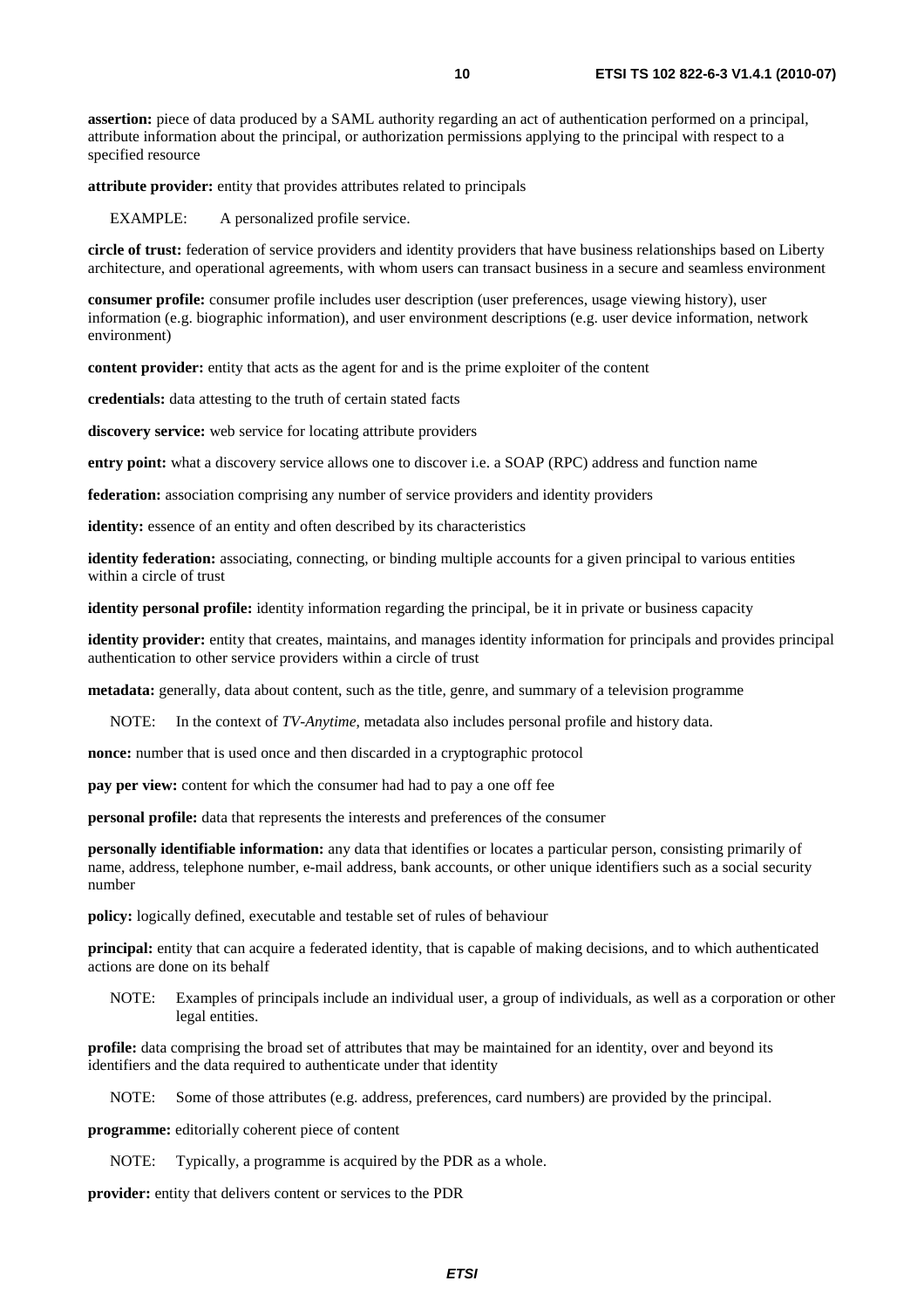**resource:** either data related to some identity or identities, or a service acting on behalf of some identity or group of identities

NOTE: An example of a resource is a calendar containing appointments for a particular identity.

**return path:** part of a bi-directional distribution system over which data flows from the consumer to the service provider

**service:** collection of entry points designed to offer some service or to provide information

**service instance:** running web service (physical instantiation of a particular type of service) at a distinct protocol endpoint

**service provider:** aggregator and supplier of content which may include gateway and management roles

NOTE: In the present document, a service provider provides services or goods to a principal.

### 3.2 Abbreviations

For the purposes of the present document, the following abbreviations apply:

| <b>EPG</b>       | Electronic Programme Guide                                                                  |
|------------------|---------------------------------------------------------------------------------------------|
| <b>HTTP</b>      | <b>Hyper Text Transport Protocol</b>                                                        |
| <b>ID-WSF</b>    | <b>IDentity - Web Service Framework</b>                                                     |
| <b>OASIS</b>     | Organization for the Advancement of Structured Information Standards                        |
| <b>PDA</b>       | Personal Digital Assistance                                                                 |
| <b>PDR</b>       | Personal Digital Recorder                                                                   |
| <b>PPV</b>       | Pay Per View                                                                                |
| <b>SAML</b>      | Security Assertion Markup Language                                                          |
| NOTE:            | XML standard for exchanging authentication and authorization data between security systems. |
| <b>SOAP</b>      | Simple Object Access Protocol                                                               |
| <b>URI</b>       | Uniform Resource Identifier                                                                 |
| <b>URN</b>       | Uniform Resource Name                                                                       |
| W <sub>3</sub> C | World Wide Web Consortium                                                                   |
| <b>WSDL</b>      | Web Services Description Language                                                           |
| XML              | eXtensible Markup Language                                                                  |
| <b>XPath</b>     | W3C XML Path language                                                                       |
|                  |                                                                                             |

# 4 TV-Anytime User Profile Service Type

### 4.1 Service Type Definition

The *TV-Anytime* user profile service is a web service that acts upon some resource to either retrieve and update information (such as preferences, demography, and location) about a user, or perform some action for the benefit of some user.

The types used in the *TV-Anytime* user profile service are defined in the "urn:tva:metadata:profile:2007" target namespace [16].

This allows schema aware tools to validate the various messages. The types defined in the TS 102 822-3-1 [3] and TS 102 822-3-3 [5] may be referenced in the transport namespace (using XML Schema's import mechanisms [15]). The schema fragments in the following clauses are all defined within this namespace. The ServiceType element is used to identify the *TV-Anytime* user profile service. This URI needs be constant across all implementations of the *TV-Anytime* user profile service to enable interoperability. Therefore, it is recommended that this URI be the same as the targetNamespace URI of the abstract WSDL description for the service.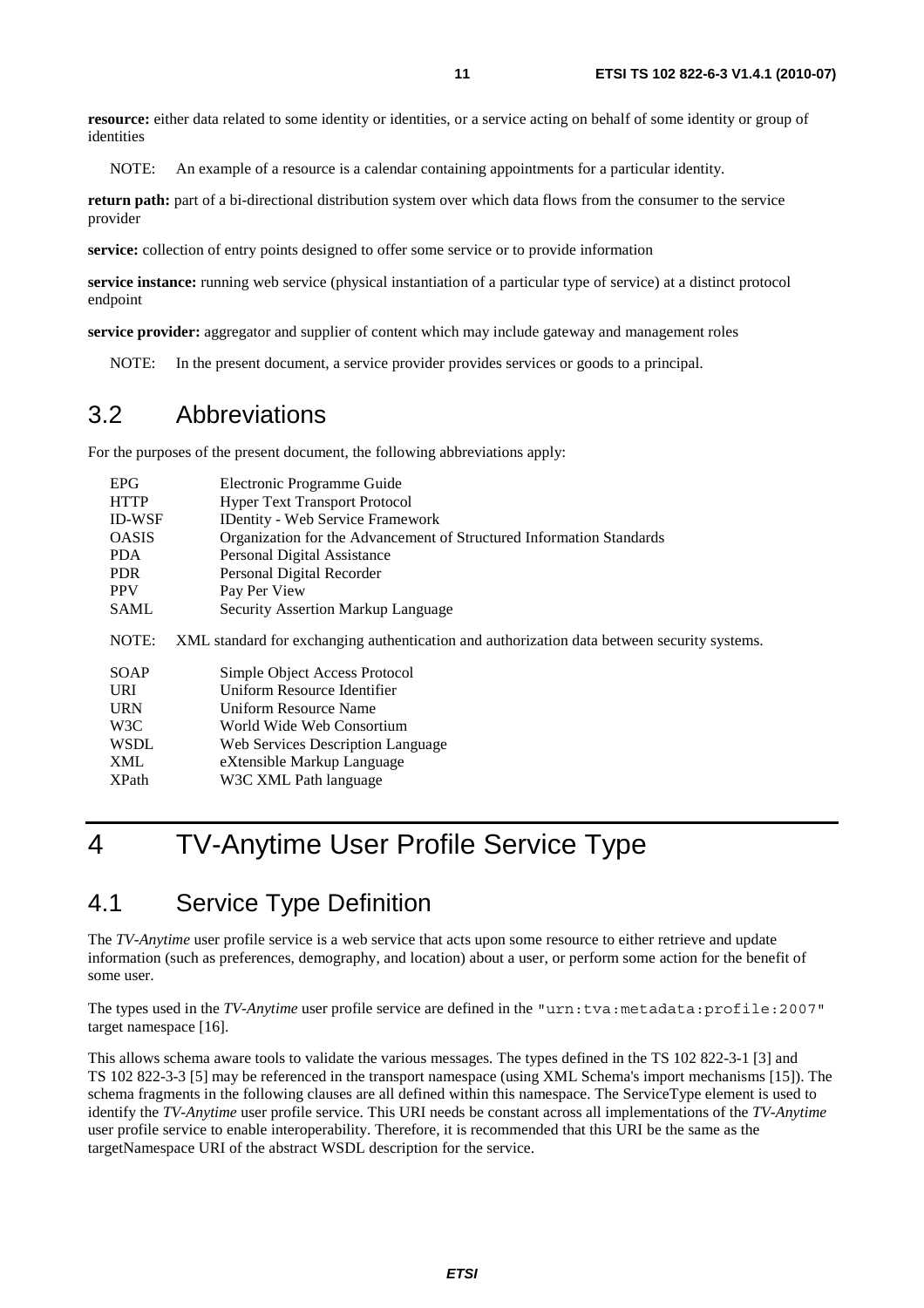A service instance is the physical instantiation of a particular type of the *TV-Anytime* user profile service. Each service instance is hosted by some provider, which is identified by a URI (RFC 2396 [17]). An example of a service instance is a SOAP-over-HTTP end-point offering a personalized EPG service. A service instance exposes a protocol interface to a set of resources. A resource in the present document is either data related to some user (or the attributes thereof) or a service acting for the benefit of some user. When a client sends a request message to a service instance, it includes the resource identifier (i.e. a URI) for the resource it wishes the service instance to act upon. A resource commonly has access to control policies associated with it. These access control policies are typically under the purview of the entity or entities associated with the resource (in common language, the entity or entities could be said to "own" the resource). The access control policies on a resource must be enforced by the service instance.

### 4.2 Discovery

A service provider can use the discovery service to ascertain the location of a specific identity service for a user. The discovery service enables various entities to dynamically and securely discover a user's identity services, and it responds, on a permission-basis, with a service description of the desired identity service. This way, a service provider can gain access to portions of the user's identity information that may be in the possession of multiple providers and offer a user profile based service to a user.

The discovery service itself is not defined in the present document. Examples of discovery services can be found in the Liberty ID-WSF Discovery Service specification [21] and in the Liberty Metadata Description and Discovery Specification [23].

# 4.3 Data Model

The data model of the *TV-Anytime* user profile is defined in the *TV-Anytime* metadata specification TS 102 822-3-3 [5]. The XML schema defined thereby specifies the data the service can host. The data model defines the data and the data structure. Typically this structure is hierarchical and has the root node TVAMain. The part of the *TV-Anytime* metadata mainly relevant to the *TV-Anytime* user profile exchange service is the ExtendedUserDescription.

# 5 TV-Anytime User Profile Message Interface

This clause defines two protocols, one for querying data and another for modifying data. These protocols are based on those specified in Liberty ID-WSF Data Services Template Specification [20].

These protocols both rely on a request/response message-exchange pattern. The messages specified in the present document for those protocols are carried in the SOAP body [18]. More information on the general aspects of SOAP can be found in TS 102 822-6-1 [10] and Liberty ID-WSF SOAP Binding Specification [22]. The messages for querying and modifying data have common attributes and elements. These common parts are discussed prior to specifying the actual messages.

### 5.1 Common Parts

#### 5.1.1 Resources

Both protocols, for querying and modifying data, have a defined hierarchy for accessing data.

In the first level the desired resources are selected. For example, a resource might be the personal profile of a certain person. Multiple resources can be accessed in a single request, but querying and modifying cannot be mixed in one request message.

For each resource there is one <Query> or <Modify> element in the request message. Inside this element there is another element identifying the resource. This identifying element is either the <ResourceID> element or the <EncryptedResourceID> element. The ResourceIDGroup declaration is shown below.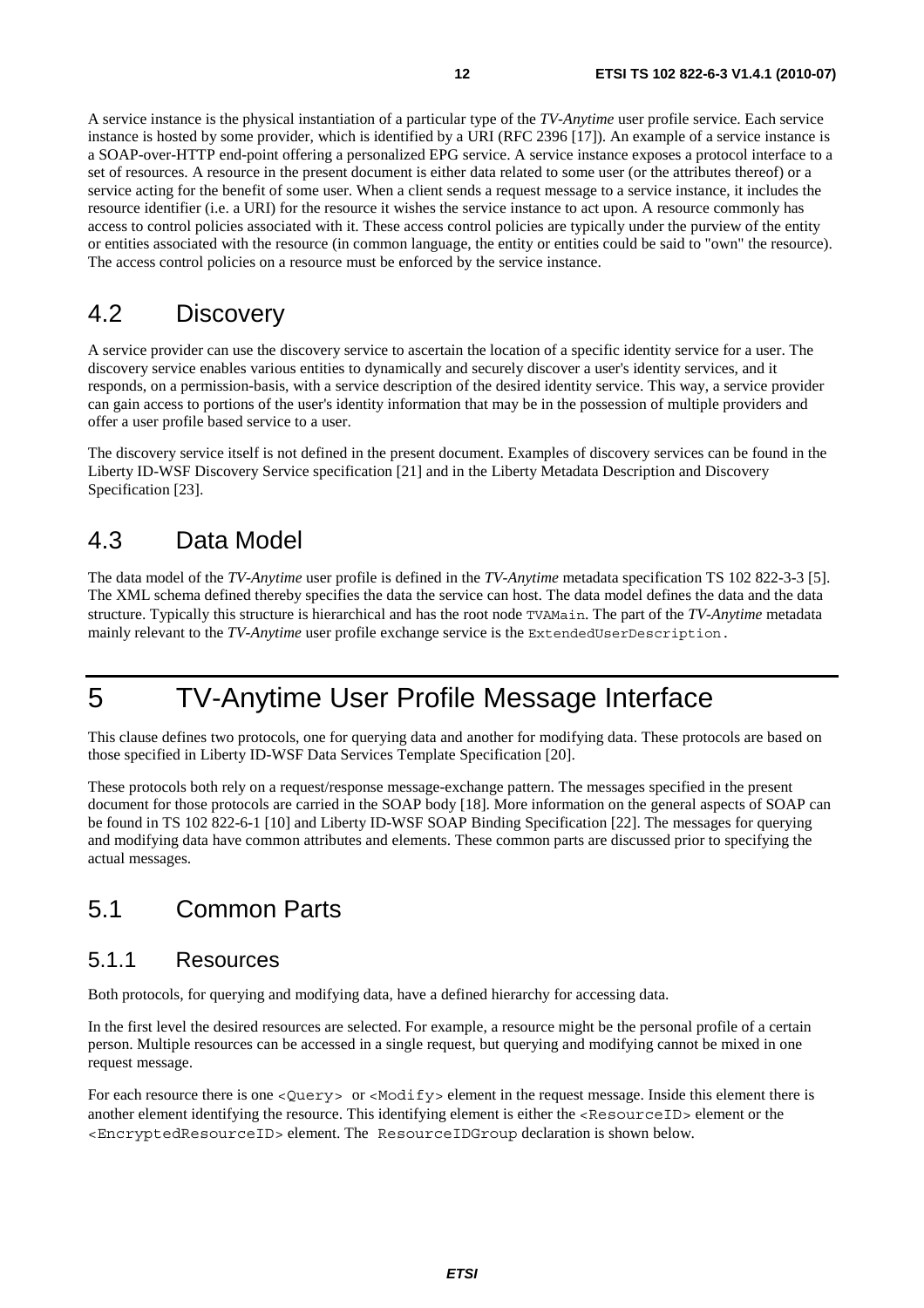```
<complexType name="ResourceIDType"> 
     <simpleContent> 
         <extension base="anyURI"> 
             <attribute name="id" type="tva:TVAIDType"/> 
         </extension> 
     </simpleContent> 
</complexType> 
<complexType name="EncryptedResourceIDType"> 
     <sequence> 
         <element ref="xenc:EncryptedData"/> 
         <element ref="xenc:EncryptedKey"/> 
     </sequence> 
</complexType> 
<group name="ResourceIDGroup"> 
         <choice maxOccurs="unbounded"> 
              <element name="ResourceID" type="tvap:ResourceIDType"/> 
              <element name="EncryptedResourceID" type="tvap:EncryptedResourceIDType"/> 
         </choice> 
</group>
```

| Name                    | <b>Definition</b>                                                                                                                                                                                                                     |
|-------------------------|---------------------------------------------------------------------------------------------------------------------------------------------------------------------------------------------------------------------------------------|
| ResourceIDType          | A complex type to define a resource identifier                                                                                                                                                                                        |
| Id                      | An attribute of TVAIDType type                                                                                                                                                                                                        |
| EncryptedResourceIDType | A complex type for the transport of obfuscated resource identifiers                                                                                                                                                                   |
| ResourceIDGroup         | Defines a group of ResourceIDs and/or EncryptedResourceIDs                                                                                                                                                                            |
| ResourceID              | The identifier of a particular resource                                                                                                                                                                                               |
| EncryptedResourceID     | Contains a ResourceID that has been encrypted using encryption,<br>and an encrypted key that was used to encrypt the ResourceID.<br>See clause 5.1.2 and Liberty ID-WSF Discovery Service<br>Specification [21] for more explanations |

When the <ResourceID> element would have the value "urn:liberty:isf:implied-resource" [21], the element may be left out of the containing <Query> or <Modify> element. In all other cases either the <ResourceID> element or the <EncryptedResourceID> element must be present. More examples of when the value urn:liberty:isf:implied-resource can be used can be found in Liberty Reverse HTTP Binding for SOAP Specification [24].

The schema also defines an element EncryptedResourceID for the transport of obfuscated resource identifiers. The EncryptedResourceID contains a ResourceID that has been encrypted using encryption, and an encrypted key that was used to encrypt the ResourceID. Use of EncryptedResourceID is often necessary for privacy reasons. If a non-predictable nonce is used for the EncryptedKey, each discovery service client will get a different identifier. This will prevent discovery service clients from colluding with other discovery service clients about the identity of the Principal on the basis of the ResourceID for one of the Principal's services.

NOTE: Strictly speaking, the key does not need to be a nonce, rather just unique for each client.

#### 5.1.2 <Select> element

The second level of resource selection is inside the <Query> and <Modify> elements. The request message must describe in more detail what it wants to access inside the specified resource. This is specified in <Select> elements. As an example, when the resource is a personal profile, the <Select> can point to UserPreferences. In the case of a  $\leq$ Ouery>, this means that the whole UserPreferences is requested, or for a  $\leq$ Modify>, the whole UserPreferences is being modified. When only a part of UserPreferences is being queried or modified, the <Select> element must point only to that part, or the parts not to be modified must be rewritten using their existing values, when whole UserPreferences is given. Different parts of the resource can be accessed using the same <Query> or <Modify> element as both of those elements can contain multiple <Select> elements in their own substructure.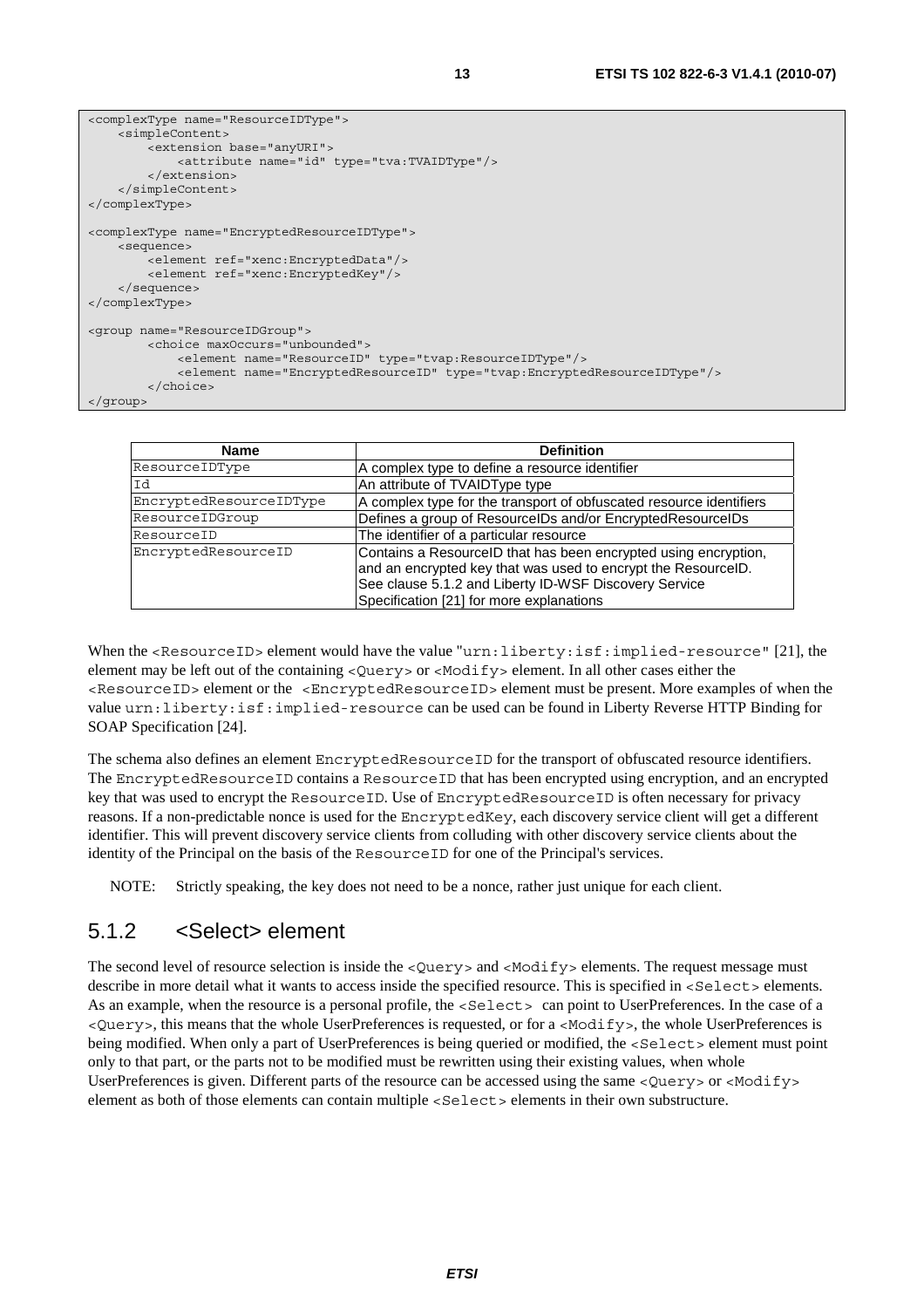The <Select> points to some place(s) in the *TV-Anytime*'s user description metadata and it is recommended that a string containing an XPath expression is used for <Select> element. It is not always necessary to support full XPath. Each *TV-Anytime* user profile exchange service should limit the required set of XPath expressions when full XPath is not required. The predefined set of abbreviated Select Path expressions, to be used in place of full XPath expressions, is listed in table 1. When a service supports full XPath even if it is not required, the service may register the urn:liberty:dst:fullXPath discovery option keyword. If the required set of XPath expressions does not include the path to each element, a service may still support all paths without supporting full XPath. In that case the service may register the urn:liberty:dst:allPaths discovery option keyword.

| <b>Abbreviated Selected Field</b>     | <b>Full XPath Expression</b>                        |
|---------------------------------------|-----------------------------------------------------|
| tva:profile:UserSearchPreferences     | /TVAMain/ExtendedUserDescription/UserPreferences/Fi |
|                                       | lteringAndSearchPreferences                         |
| tva: profile: UserBrowsingPreferences | /TVAMain/ExtendedUserDescriptions/UserPreferences/B |
|                                       | rowsingPreferences                                  |
| tva: profile: UserActionHistory       | /TVAMain/ExtendedUserDescriptions/UsageHistory/User |
|                                       | ActionHistory                                       |
| tva:profile:UserName                  | /TVAMain/ExtendedUserDescription/UserInformationTab |
|                                       | le/BioGraphicInformation/Name                       |
| tva:profile:UserAqe                   | /TVAMain/ExtendedUserDescription/UserInformationTab |
|                                       | le/BioGraphicInformation/Age                        |
| tva: profile: UserGender              | /TVAMain/ExtendedUserDescription/UserInformationTab |
|                                       | le/BioGraphicInformation/Gender                     |
| tva: profile: UserLanquaqe            | /TVAMain/ExtendedUserDescription/UserInformationTab |
|                                       | le/BioGraphicInformation/Language                   |
| tva: profile: UserLocation            | /TVAMain/ExtendedUserDescription/UserInformationTab |
|                                       | le/UsageEnvironment/NaturalEnvironment/Location     |

**Table 1: Abbreviations for XPath Expressions** 

Successful queries always have the TVAMain element returned, and it must contain the data defined by the parameters inside the Select element.

The schema for SelectType is as follows.

```
<simpleType name="SelectTypeType"> 
     <restriction base="string"> 
         <enumeration value="xpath"/> 
         <enumeration value="abbreviated"/> 
     </restriction> 
</simpleType> 
<complexType name="SelectType"> 
     <simpleContent> 
         <extension base="string"> 
             <attribute name="type" type="tvap:SelectTypeType" use="optional" 
             default="abbreviated"/> 
         </extension> 
     </simpleContent> 
</complexType>
```
The semantics is as follows.

| <b>Name</b>    | <b>Definition</b>                                                                   |
|----------------|-------------------------------------------------------------------------------------|
| SelectTypeType | Simple type for the type of query format. The following are the possible<br>values: |
|                | $x$ path – the query format is XPath                                                |
|                | abbreviated -- the query format is in the Abbreviated format                        |
| SelectType     | Complex type defining the "select" element                                          |
| type           | specifies the type of query format; either Xpath or the abbreviated format          |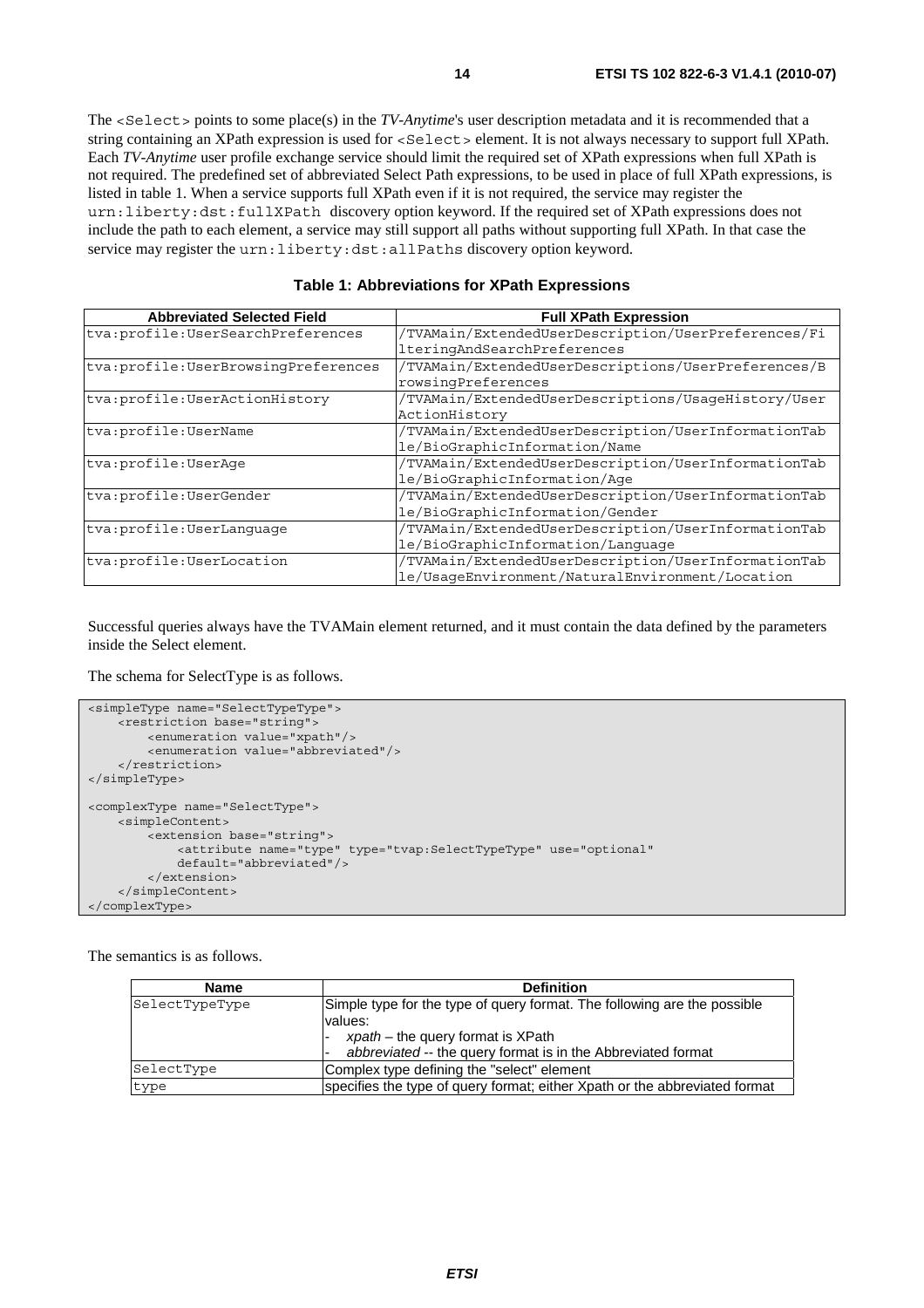### 5.1.3 Discovery Option Keywords

The following discovery option keywords are used to indicate services options of the *TV-Anytime* user profile services.

| <b>Discovery Option Keywords</b>       | <b>Definition</b>                                                                                                                         |
|----------------------------------------|-------------------------------------------------------------------------------------------------------------------------------------------|
| Urn:liberty:dst:allPaths               | Optional. This indicates that the service provider supports all<br>(required) paths without supporting full XPath.                        |
| Urn:liberty:dst:fullXPath              | Optional. This indicates that the service provider supports full XPath.                                                                   |
| urn:liberty:dst:multipleResources      | Optional. This indicates that the service provider supports accessing<br>multiple resources.                                              |
| urn:liberty:dst:changeHistorySupported | Optional. This indicates that the service provider processes the<br>changedSince attribute.                                               |
| Urn:liberty:dst:noModify               | Optional. This indicates that the service provider does not support<br>modifications at all.                                              |
| urn:liberty:dst:multipleQueryItems     | Optional. This indicates that the service provider supports multiple<br><queryitem> elements inside a <query>.</query></queryitem>        |
| urn:liberty:dst:multipleModification   | Optional. This indicates that the service provider supports multiple<br><modification> element inside a <modify>.</modify></modification> |

**Table 2: Description of Discovery Option Keywords** 

#### 5.1.4 <Status>

A response message contains one or more <Status> elements to indicate whether or not the processing of the request succeeded. A <Status> element has a code attribute, which contains the return status as a string. Table 3 defines the status codes to be used as values for the code attribute.

| <b>Status</b>            | <b>Definition</b>                                                                     |
|--------------------------|---------------------------------------------------------------------------------------|
| ActionNotAuthorized      | Indicates that the requested action is not authorized.                                |
| ActionNotSupported       | Indicates that the requested action is not supported by this service.                 |
| AllReturned              | Indicates that when an attribute provider may not necessarily be giving only the      |
|                          | newest information since the time specified in the changedSince parameter.            |
|                          | This is not considered a failure. It is also used to show that all the data currently |
|                          | allowed to be returned (i.e. except for those revoked, etc.).                         |
| ChangedSinceReturnsAll   | Indicates that when an attribute provider does not support the changedSince           |
|                          | parameter and returns all the data addressed by Select regardless of the latest       |
|                          | modification times. Some or all data returned might actually be older than the time   |
|                          | specified in the changedSince parameter.                                              |
| DataTooLong              | Indicates that the size of the requested data exceeds the preset threshold of the     |
|                          | service provider. This is only for modifications.                                     |
| ExistsAlready            | Indicates that the request is trying to modify to a pre-existing value.               |
| Failed                   | Indicates that the request has failed.                                                |
| InvalidData              | Indicates that the request contains invalid data.                                     |
| InvalidResourceID        | Indicates that the ResourceID of the request is invalid.                              |
| InvalidSelect            | Indicates that the Select element is invalid in the request.                          |
| MissingNewDataElement    | Indicates that the request specifies no new data to be updated.                       |
| MissingResourceIDElement | Indicates that the request fails to specify the ResourceID.                           |
| MissingSelect            | Indicates that the request fails to specify the Select element.                       |
| NoMoreElements           | Indicates that the returned data ends prematurely for lack of elements.               |
| NoMultipleAllowed        | Indicates that multiple requests are not allowed.                                     |
| NoMultipleResources      | Indicates that the use of multiple resources is not allowed.                          |
| OK                       | Indicates that the action has been successfully acknowledged.                         |
| TimeOut                  | Indicates that the request has failed because of timeout.                             |
| UnexpectedError          | Indicates that an unexpected error has occurred.                                      |

#### **Table 3: Description of Values for Status Element**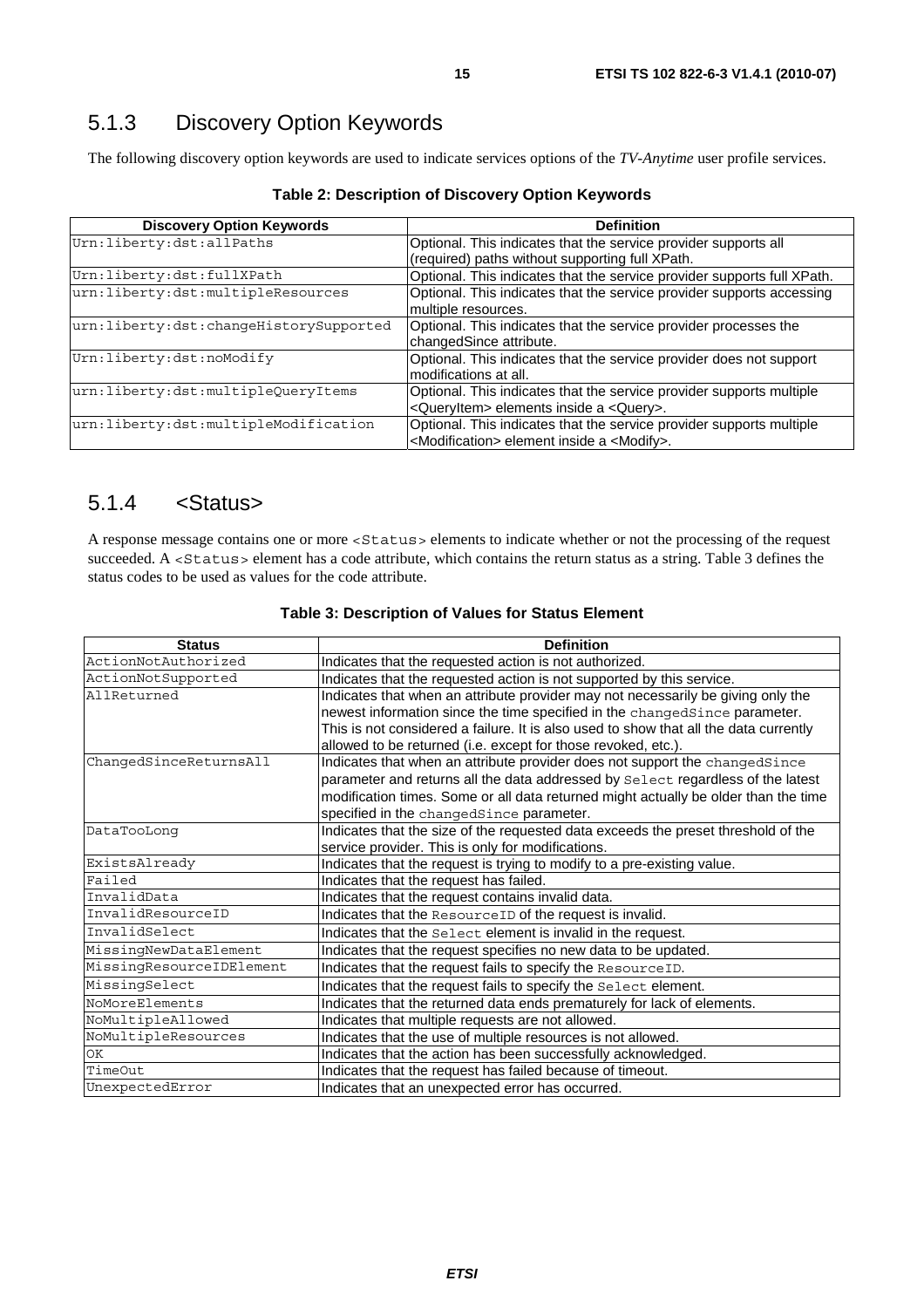The code attribute of the top level within the <Status> element must contain either the value OK or Failed. The <Status> element may contain <StatusDescription> element supplying more detailed return status information. The values in table 3 are used to indicate more detailed return status. If the request fails for some reason, the requestIDRef attribute of the <StatusDescription> element should contain the value of the itemID attribute of the offending element in the request message.

The following is the syntax for Status and StatusDescription.

```
<complexType name="StatusDescriptionType"> 
     <simpleContent> 
        .<br><extension base="mpeg7:TextualType">
             <attribute name="href" type="mpeg7:termReferenceType" use="optional"/> 
         </extension> 
     </simpleContent> 
</complexType> 
<complexType name="StatusType"> 
     <sequence> 
         <element name="StatusDescription" type="tvap:StatusDescriptionType" minOccurs="0" 
         maxOccurs="unbounded"/> 
     </sequence> 
     <attribute name="code" use="required"> 
         <simpleType> 
             <restriction base="string"> 
                  <enumeration value="OK"/> 
                  <enumeration value="Failed"/> 
              </restriction> 
         </simpleType> 
     </attribute> 
     <attribute name="requestIDRef" type="tva:TVAIDRefType" use="optional"/> 
</complexType>
```
The following is the semantics for Status and StatusDescription.

| <b>Name</b>           | <b>Definition</b>                                                                                                             |
|-----------------------|-------------------------------------------------------------------------------------------------------------------------------|
| StatusType            | Complex type that specifies the status codes to be used as values<br>for the code attribute of Status.                        |
| code                  | Attribute that indicates the returned status value. It must contain<br>either the value OK or Failed.                         |
| requestIDRef          | Attribute that contains the value of the itemID attribute of the<br>element in the request message that this status is about. |
| StatusDescriptionType | Complex type that specifies the status codes to be used as values<br>for StatusDescription.                                   |
| href                  | An optional attribute that specifies the URN used to point to the<br>code within the status code classification scheme.       |

#### 5.1.5 Linking with ids

Different types of id attributes are used to link queries and responses together. Response messages are correlated with requests using messageId and inResponseToMessageId attributes that are present in the SOAP Header [18]. Services must include messageId and inResponseToMessageId attributes in all request and response messages defined here. Use of these must follow the processing rules specified in Liberty ID-WSF Data Service Template Specification [20]. Inside messages, itemID and itemIDRef attributes are used for linking information inside response messages to the details of request messages.

NOTE: Response messages do not contain the <ResourceID> or the <EncryptedResourceID> element, so they cannot be used for this. See the definitions and the processing rules of <Query> and <Modify> elements for more detailed information.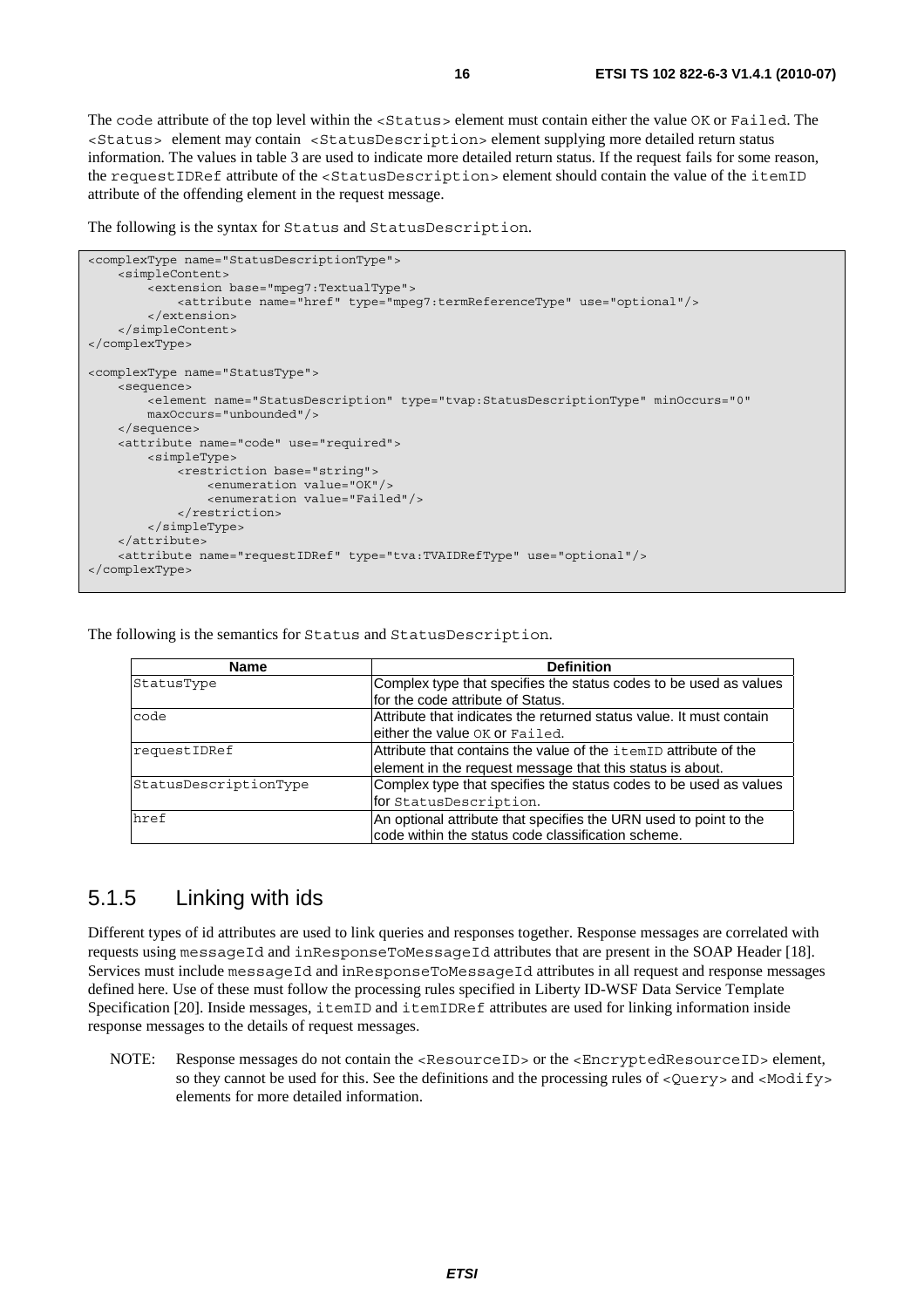#### 5.1.6 The timeStamp Attribute

A response message can also have a time stamp. This time stamp is provided so that the requesting party can later check whether there have been any changes since a response was received, or make modifications, which will only succeed if there have been no other modifications made after the time stamp was received.

### 5.2 Querying Data

Two different kinds of queries are supported, one for retrieving current data, and another for requesting only changed data. These two different kinds of queries can be present together in the same message. The response can contain the data with or without the common technical attributes, depending on the request. Some common attributes are always returned for some elements.

#### 5.2.1 <Query>

The schema for the Query operation is based on the Query operation specified in Liberty ID-WSF Data Service Template Specification [20].



```
<complexType name="QueryType"> 
     <sequence> 
         <group name="ResourceIDGroup" type="tvap:ResourceIDGroup" minOccurs="0"/> 
        <element name="QueryItem" minOccurs="0" maxOccurs="unbounded">
             <complexType> 
                  <sequence> 
                     <element name="Select" type="tvap:SelectType" minOccurs="0"/> 
                 </sequence> 
                 <attribute name="itemID" type="tva:TVAIDType"/> 
                 <attribute name="changedSince" type="dateTime"/> 
             </complexType> 
         </element> 
     </sequence> 
     <attribute name="queryID" type="tva: TVAIDType"/> 
</complexType> 
<element name="Query" type="tvap:QueryType"/>
```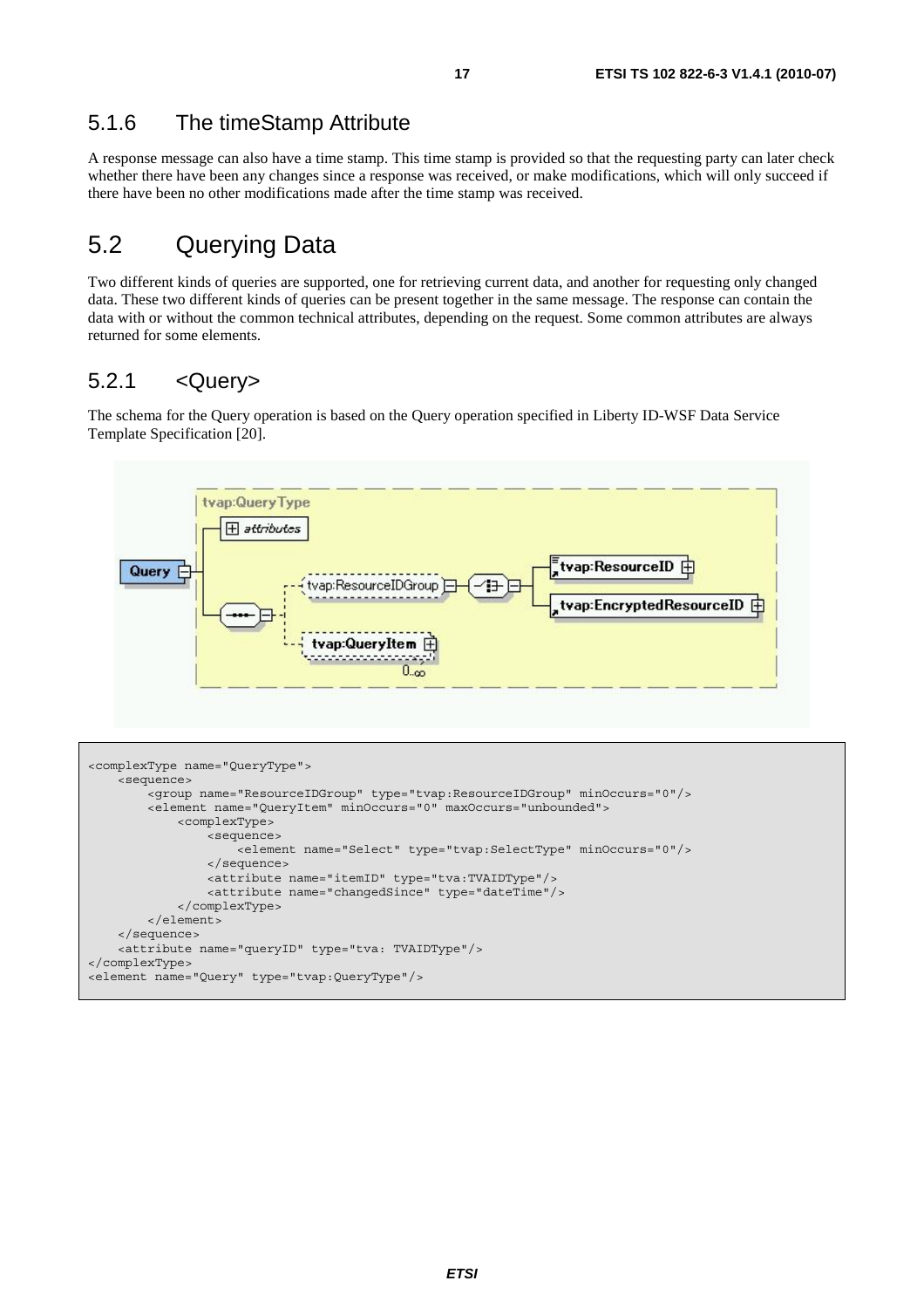| Name            | <b>Definition</b>                                                          |
|-----------------|----------------------------------------------------------------------------|
| QueryType       | a type that defines a query for retrieving current data                    |
| ResourceIDGroup | contains a groups of ResourceIDs and/or EncryptedResourceIDs               |
| QueryItem       | specifies what data the requester wants from the resource                  |
| Select          | describes in detail what the request wants to access inside the specified  |
|                 | resource                                                                   |
| itemID          | a unique identifier used to match response items to query items within the |
|                 | response                                                                   |
| changedSince    | used when the requester wants to get only the data which has changed       |
|                 | since the time specified by this attribute                                 |
| queryID         | a unique identifier to match queries with responses                        |

### 5.2.2 <QueryResponse>

The schema for QueryResponse is as follows.



```
<complexType name="QueryResponseType"> 
     <sequence> 
         <element name="Status" type="tvap:StatusType" minOccurs="1"/> 
         <element name="Data" minOccurs="0" maxOccurs="unbounded"> 
             <complexType> 
                  <sequence> 
                      <element name="TVAMain" type="tva:TVAMainType" minOccurs="0"/> 
                  </sequence> 
                  <attribute name="itemIDRef" type="tva:TVAIDRefType"/> 
             </complexType> 
         </element> 
     </sequence> 
     <attribute name="queryIDRef" type="tva:TVAIDRefType"/> 
     <attribute name="timeStamp" type="dateTime"/> 
</complexType> 
<element name="QueryResponse" type="tvap:QueryResponseType"/>
```

| <b>Name</b>       | <b>Definition</b>                                                        |
|-------------------|--------------------------------------------------------------------------|
| QueryResponseType | a complex type to contain the response to the query                      |
| Status            | indicates whether or not the processing of the request succeeded.        |
|                   | See clause 5.1.5 for explanations and values                             |
| Data              | contains TV-Anytime profile data requested by one < QueryItem> element   |
| itemIDRef         | used to link elements in a response to the corresponding                 |
|                   | elements in the request                                                  |
| queryIDRef        | used to link elements in a response to the corresponding                 |
|                   | elements in the request                                                  |
| timestamp         | indicates the time, when the request was handled. To be used later, when |
|                   | querying for changes since that time                                     |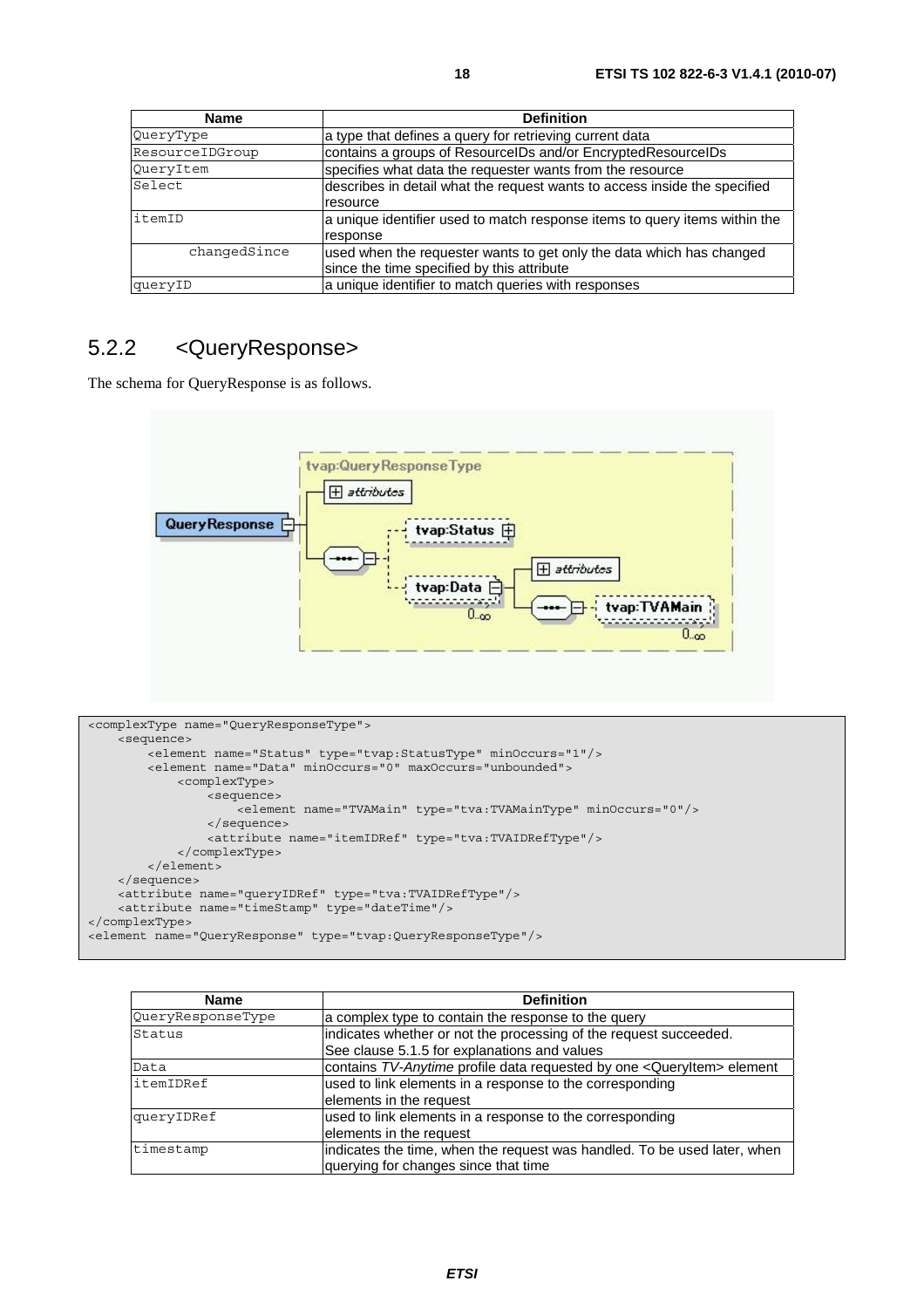The instance document that is returned must be XML Schema [15] valid with respect to the appropriate metadata schema (TS 102 822-3-3 [5]). Furthermore, each instance document must contain the appropriate TVAIDType to allow complete dereferencing of all TVAIDRefType nodes within the instance document. When successful, the Data element contains the information specified by the Select element.

#### 5.2.3 Processing Rules for Query

A request message can contain multiple <Query> elements. The rules for how to implement multiple queries and responses are given in the Liberty ID-WSF Data Service Template Specification [20].

### 5.3 Modifying Data

The data stored by a data service can be given initial values, existing values can be replaced with new values and the data can also be removed. Usually the principal can make these modifications directly at the data service using the provided user interface, but these modifications may also be made by other service providers. The  $\lt$ Modify> element supports all these operations for service providers which want to modify the data stored in data services.

#### 5.3.1 <Modify>

The schema for Modify is based on the Modify operation specified in Liberty ID-WSF Data Service Template Specification [20].

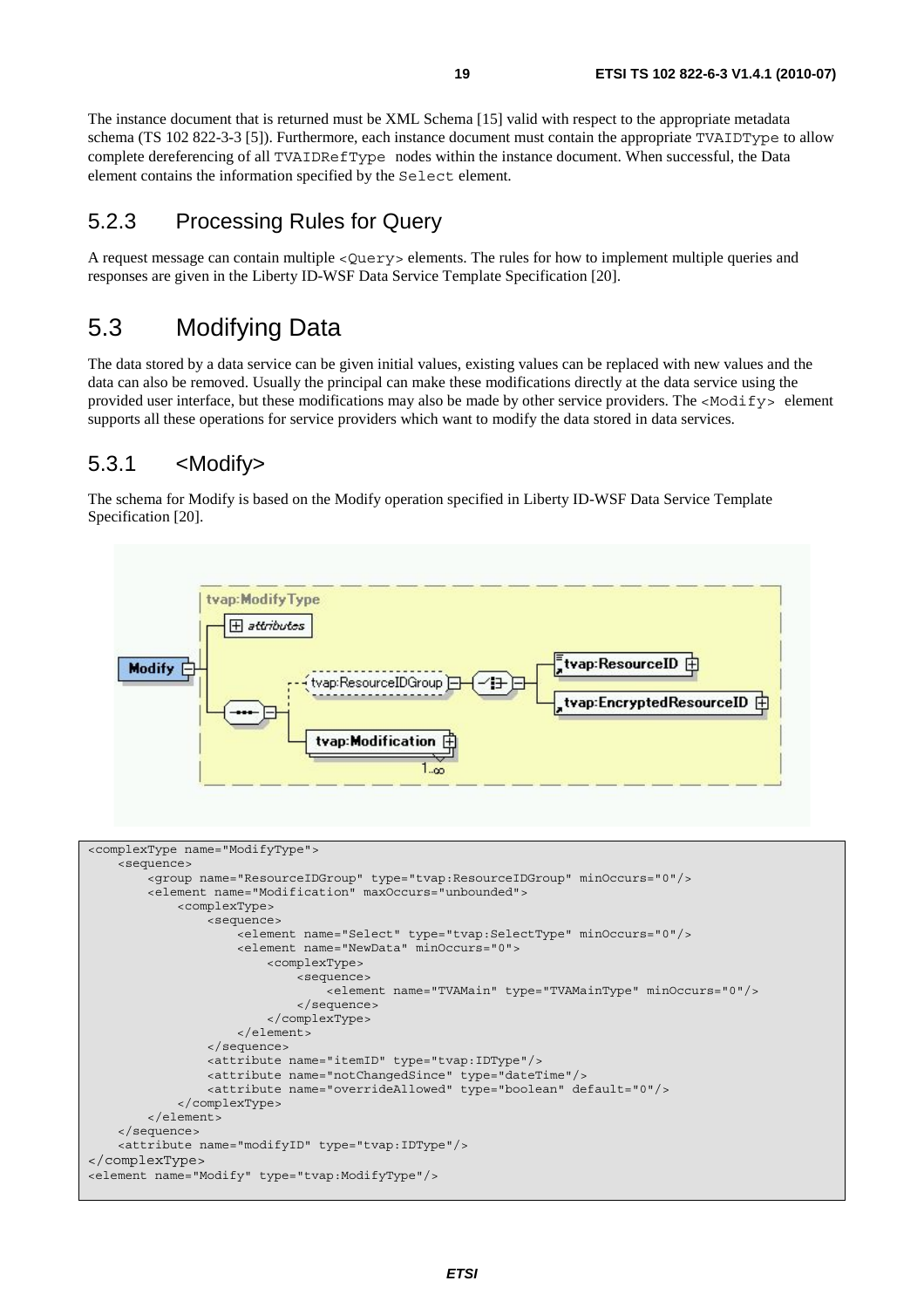| <b>Name</b>     | <b>Definition</b>                                                                                                                        |
|-----------------|------------------------------------------------------------------------------------------------------------------------------------------|
| ModifyType      | modify the data stored in data services                                                                                                  |
| ResourceIDGroup | contains a group of ResourceIDs and/or EncryptedResourceIDs                                                                              |
| Modification    | specifies which data elements of the specified resource should be<br>modified and how                                                    |
| itemID          | used to separate elements in a request from each other                                                                                   |
| Select          | specifies the data this modification should affect                                                                                       |
| NewData         | specifies what data the requester wants from the resource                                                                                |
| notChangedSince | a modification is not allowed, if the data has changed since the time<br>specified by this attribute. Used to avoid concurrency problems |
| overrideAllowed | used to protect current values, when new data is added                                                                                   |
| modifyID        | used to separate elements in a request from each other                                                                                   |

#### 5.3.2 Modify Response

The <ModifyResponse> element contains the <Status> element, which describes whether or not the requested modification succeeded. There is also a possible time stamp attribute, which provides a time value that can be used later to check whether there have been any changes since this modification, and an itemIDRef attribute to map the <ModifyResponse> elements to the <Modify> elements in the request.



```
<complexType name="ModifyResponseType"> 
    <sequence> 
        .<br><element name="Status" type="tvap:StatusType"/>
     </sequence> 
    <attribute name="modifyIDRef" type="tvap:IDReferenceType"/> 
    <attribute name="timeStamp" type="dateTime"/> 
</complexType> 
<element name="ModifyResponse" type="tvap:ModifyResponseType"/>
```

| <b>Name</b>        | <b>Definition</b>                                                                                                         |
|--------------------|---------------------------------------------------------------------------------------------------------------------------|
| ModifyResponseType | a complex type to contain the response to the modify                                                                      |
| Status             | indicates whether or not the processing of the request succeeded.<br>See clause 5.1.5. for the explanation and the values |
| modifyIDRef        | used to link elements in a response to the corresponding elements in the<br>request.                                      |
| timestamp          | indicates the time, when the request was handled. To be used later, when<br>querying for changes since that time.         |

### 5.3.3 Processing Rules for Modify

A request message can contain multiple <Modify> elements. The rules for how to implement multiple modify requests and responses are given in Liberty ID-WSF Data Service Template Specification [20].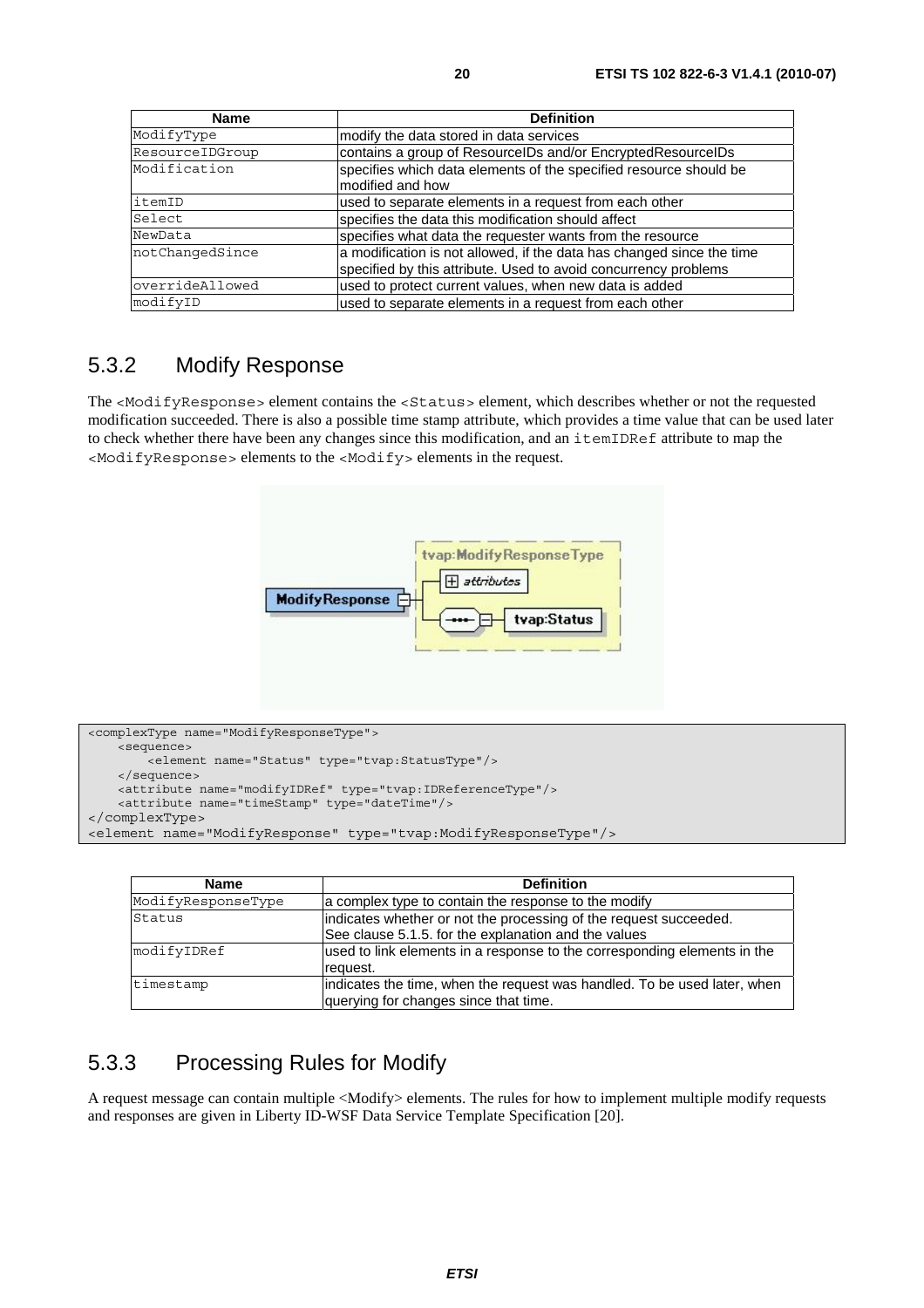# 6 Notes on Privacy and Security

### 6.1 Privacy Considerations

#### 6.1.1 Introduction

Information concerning demography, personal preferences, and viewing history, by its very nature, is fairly sensitive. Even a very simple indication of personal taste allows a watcher to have an idea of the user's personal traits. When detailed status and location information are added to the personal profile, control of such personal information becomes even more of a concern.

#### 6.1.2 Authorization of Watchers

At a minimum a user must be able to specify who is able to request his personal profile for him/her. The consequence of this to the implementer is that incoming profile requests must be checked to ensure that their requesting Principal has been authorized by the target Principal to receive his/her personal profile information. While the implementation and maintenance of any authorization lists is specific to the individual protocols, the following supplies some mechanisms to indicate the requestor of the presence data and how the data will be used.

### 6.1.3 Consent

The Liberty ID-WSF SOAP Binding Specification [22] defines a <Consent> header block that allows profile exchange service clients to indicate to the profile exchange service provider that they have obtained consent to receive the presence data for a Principal.

#### 6.1.4 Usage Directives

The Liberty ID-WSF SOAP Binding Specification [22] also provides a <UsageDirective> header block that allows a principal to specify limits on how his/her presence data may be used. The semantics for this block have not yet been fully specified, but one possible usage would involve a URL being specified in the UsageDirective block in the presence response, and this URL would reference a policy that describes a set of obligations that the requesting presence service client must fulfil or be in breach.

### 6.1.5 Options

As has been discussed, it is important that the user profile service provider be capable of specifying what information contained in user metadata can be exchanged and, in particular, whether the user ID is to be shared. This is handled by defining options in the offered resources that are publicized during the exchange of SOAP messages, as specified in TS 102 822-3-3 [5]. In this sense, an "options" element can be taken as expressing the "options" available for the resource offering, which provides hints to a potential requester whether certain data or operations may be available with a particular resource offering: e.g. an option may be provided stating whether information concerning user ID is available.

### 6.2 Security Mechanisms

The security mechanisms described in TS 102 822-7 [12] and Web Services Security: SOAP Message Security [19] should be supported.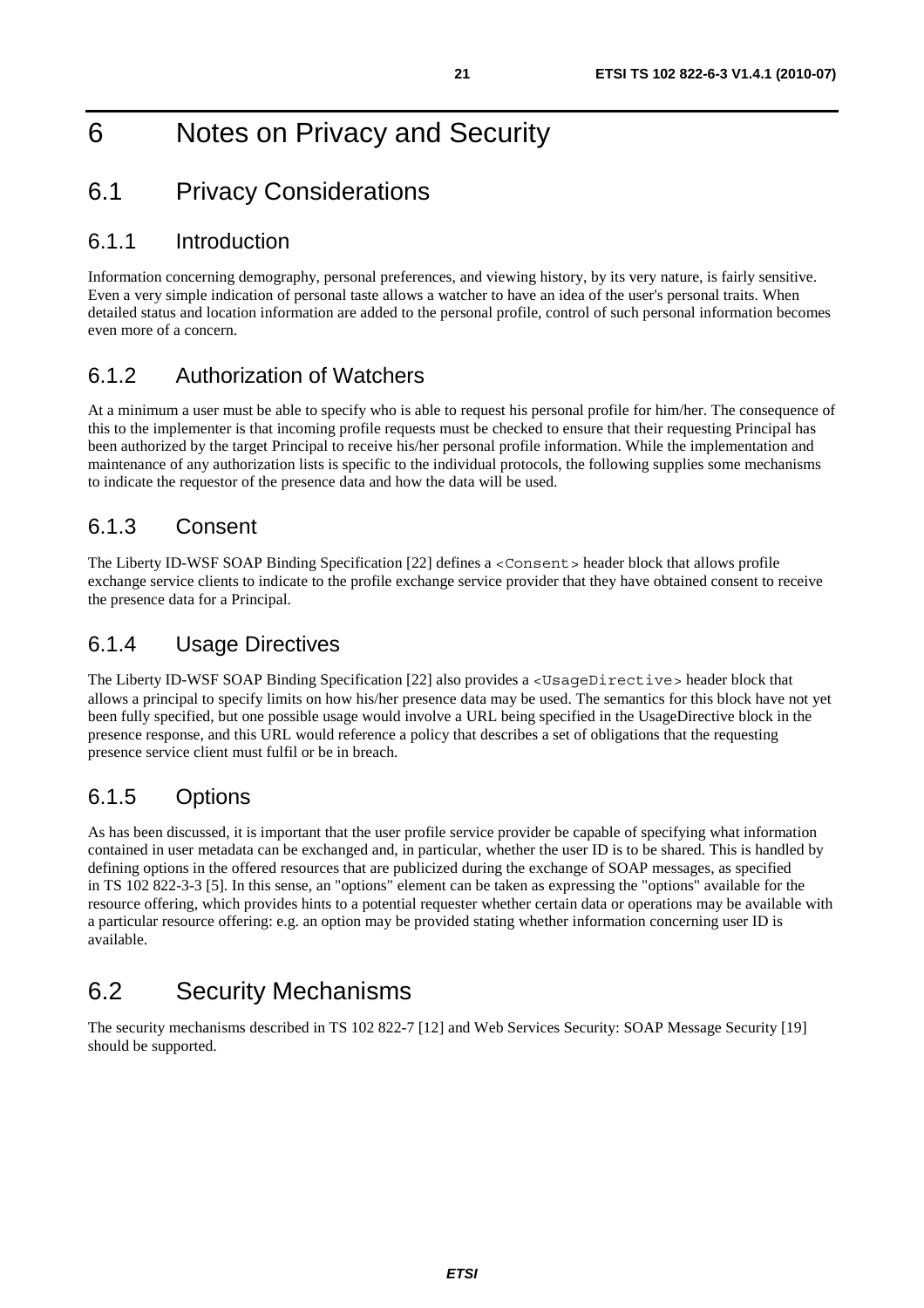# Annex A (normative): Schema and classification scheme

# A.1 Schema

```
<?xml version="1.0" encoding="UTF-8"?> 
<schema targetNamespace="urn:tva:profile:2010" xmlns:xenc="http://www.w3.org/2001/04/xmlenc#" 
xmlns:mpeg7="urn:tva:mpeg7:2008" xmlns:tvap="urn:tva:profile:2010" xmlns:tva="urn:tva:metadata:2010" 
xmlns="http://www.w3.org/2001/XMLSchema" 
         elementFormDefault="qualified" attributeFormDefault="unqualified"> 
     <annotation> 
         <documentation xml:lang="en">This schema consists of datatypes that are normatively 
         defined in TS 102 822-6-3 v1.4.1</documentation> 
     </annotation> 
     <import namespace="http://www.w3.org/XML/1998/namespace" schemaLocation="xml.xsd"/> 
     <import namespace="urn:tva:mpeg7:2008" schemaLocation="tva_mpeg7_2008.xsd"/> 
     <import namespace="urn:tva:metadata:2010" schemaLocation="tva_metadata_3-1_v161.xsd"/> 
     <import namespace="http://www.w3.org/2001/04/xmlenc#" schemaLocation="xenc- 
     schema.xsd"/> 
     <annotation> 
         <documentation xml:lang="en">Base Types</documentation> 
     </annotation> 
     <complexType name="ResourceIDType"> 
         <simpleContent> 
             <extension base="anyURI"> 
                  <attribute name="id" type="tva:TVAIDType"/> 
              </extension> 
         </simpleContent> 
     </complexType> 
     <complexType name="EncryptedResourceIDType"> 
         <sequence> 
              <element ref="xenc:EncryptedData"/> 
             <element ref="xenc:EncryptedKey"/> 
         </sequence> 
     </complexType> 
     <group name="ResourceIDGroup"> 
         <choice> 
             <element name="ResourceID" type="tvap:ResourceIDType"/> 
             <element name="EncryptedResourceID" type="tvap:EncryptedResourceIDType"/> 
         </choice> 
     </group> 
     <simpleType name="SelectTypeType"> 
         <restriction base="string"> 
             <enumeration value="xpath"/> 
              <enumeration value="abbreviated"/> 
         </restriction> 
     </simpleType> 
     <complexType name="SelectType"> 
         <simpleContent> 
             <extension base="string"> 
                  <attribute name="type" type="tvap:SelectTypeType" use="optional" 
                  default="abbreviated"/> 
              </extension> 
         </simpleContent> 
     </complexType> 
     <complexType name="StatusDescriptionType"> 
         <complexContent> 
              <extension base="mpeg7:TextualType"> 
                  <attribute name="href" type="mpeg7:termReferenceType" use="optional"/> 
             </extension> 
         </complexContent> 
     </complexType> 
     <complexType name="StatusType"> 
         <sequence> 
              <element name="StatusDescription" type="tvap:StatusDescriptionType" minOccurs="0" 
         maxOccurs="unbounded"/> 
         </sequence> 
         <attribute name="code" use="required"> 
              <simpleType> 
                  <restriction base="string"> 
                      <enumeration value="OK"/>
```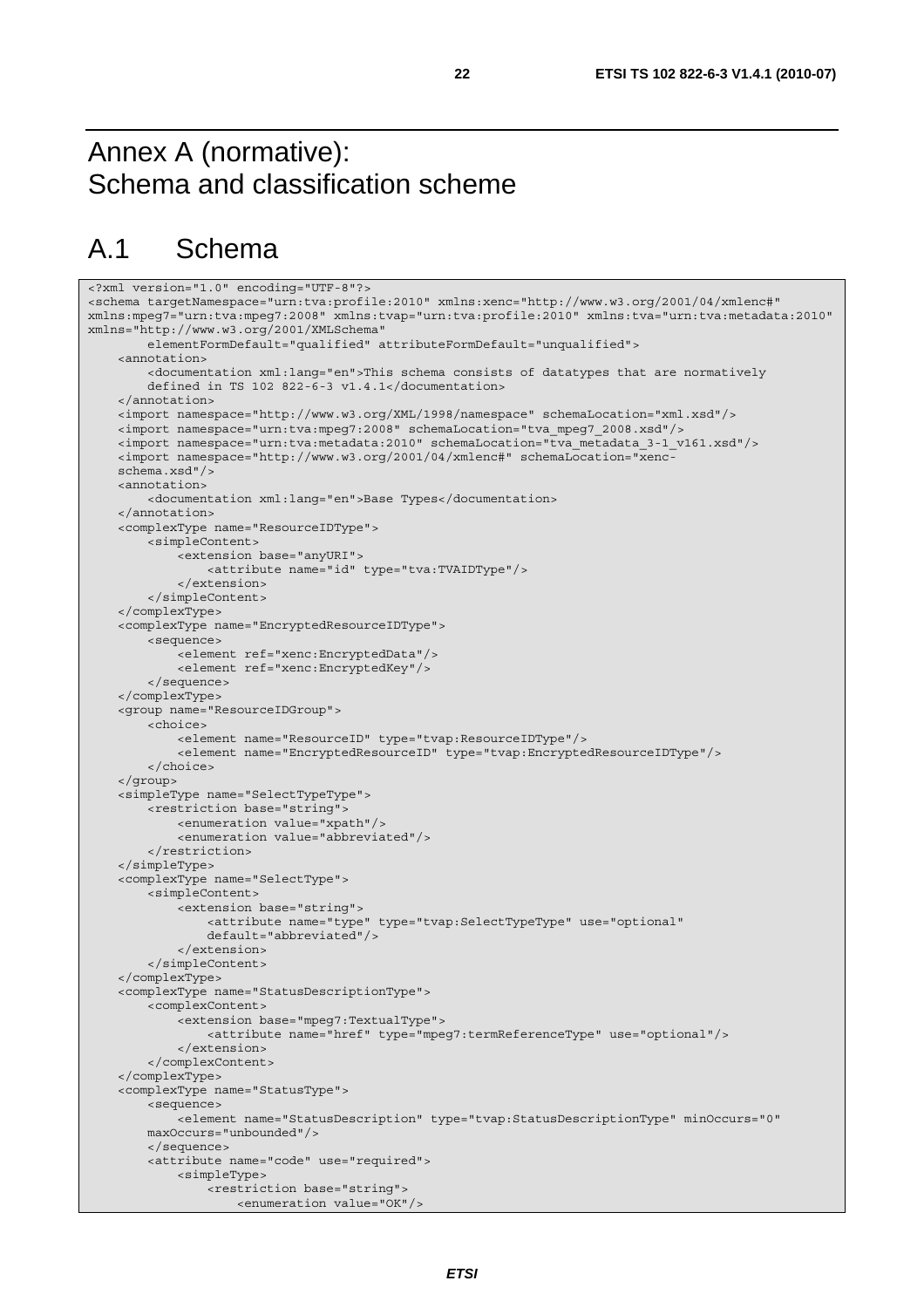```
 <enumeration value="Failed"/> 
              </restriction> 
          </simpleType> 
     </attribute> 
     <attribute name="requestIDRef" type="tva:TVAIDRefType" use="optional"/> 
 </complexType> 
 <annotation> 
     <documentation xml:lang="en">Clause 5.2.1 Query</documentation> 
 </annotation> 
 <complexType name="QueryType"> 
     <sequence> 
         <group ref="tvap:ResourceIDGroup"/> 
         <element name="QueryItem" minOccurs="0" maxOccurs="unbounded"> 
              <complexType> 
                  <sequence> 
                      <element name="Select" type="tvap:SelectType" minOccurs="0"/> 
                  </sequence> 
                  <attribute name="itemID" type="tva:TVAIDType"/> 
                  <attribute name="changedSince" type="dateTime"/> 
              </complexType> 
         </element> 
     </sequence> 
     <attribute name="queryID" type="tva:TVAIDType"/> 
 </complexType> 
 <element name="Query" type="tvap:QueryType"/> 
 <annotation> 
     <documentation xml:lang="en">Clause 5.2.2 Query Response</documentation> 
 </annotation> 
 <complexType name="QueryResponseType"> 
     <sequence> 
        -<br><element name="Status" type="tvap:StatusType" maxOccurs="unbounded"/>
         <element name="Data" minOccurs="0" maxOccurs="unbounded"> 
              <complexType> 
                  <sequence> 
                      <element name="TVAMain" type="tva:TVAMainType" minOccurs="0"/> 
                  </sequence> 
                  <attribute name="itemIDRef" type="tva:TVAIDRefType"/> 
              </complexType> 
         </element> 
     </sequence> 
     <attribute name="queryIDRef" type="tva:TVAIDRefType"/> 
     <attribute name="timeStamp" type="dateTime"/> 
 </complexType> 
 <element name="QueryResponse" type="tvap:QueryResponseType"/> 
 <annotation> 
     <documentation xml:lang="en">Clause 5.3.1 Modify</documentation> 
 </annotation> 
 <complexType name="ModifyType"> 
     <sequence> 
          <group ref="tvap:ResourceIDGroup"/> 
         <element name="Modification" maxOccurs="unbounded"> 
              <complexType> 
                  <sequence> 
                      <element name="Select" type="tvap:SelectType" minOccurs="0"/> 
                      <element name="NewData" minOccurs="0"> 
                           <complexType> 
                               <sequence> 
                                   <element name="TVAMain" type="tva:TVAMainType" minOccurs="0"/> 
                               </sequence> 
                           </complexType> 
                      </element> 
                  </sequence> 
                  <attribute name="itemID" type="tva:TVAIDType"/> 
                  <attribute name="notChangedSince" type="dateTime"/> 
                  <attribute name="overrideAllowed" type="boolean" default="0"/> 
              </complexType> 
         </element> 
     </sequence> 
     <attribute name="modifyID" type="tva:TVAIDType"/> 
 </complexType> 
 <element name="Modify" type="tvap:ModifyType"/> 
 <annotation> 
     <documentation xml:lang="en">Clause 5.3.2 Modify Response</documentation> 
 </annotation> 
 <complexType name="ModifyResponseType"> 
     <sequence> 
         <element name="Status" type="tvap:StatusType" maxOccurs="unbounded"/> 
     </sequence>
```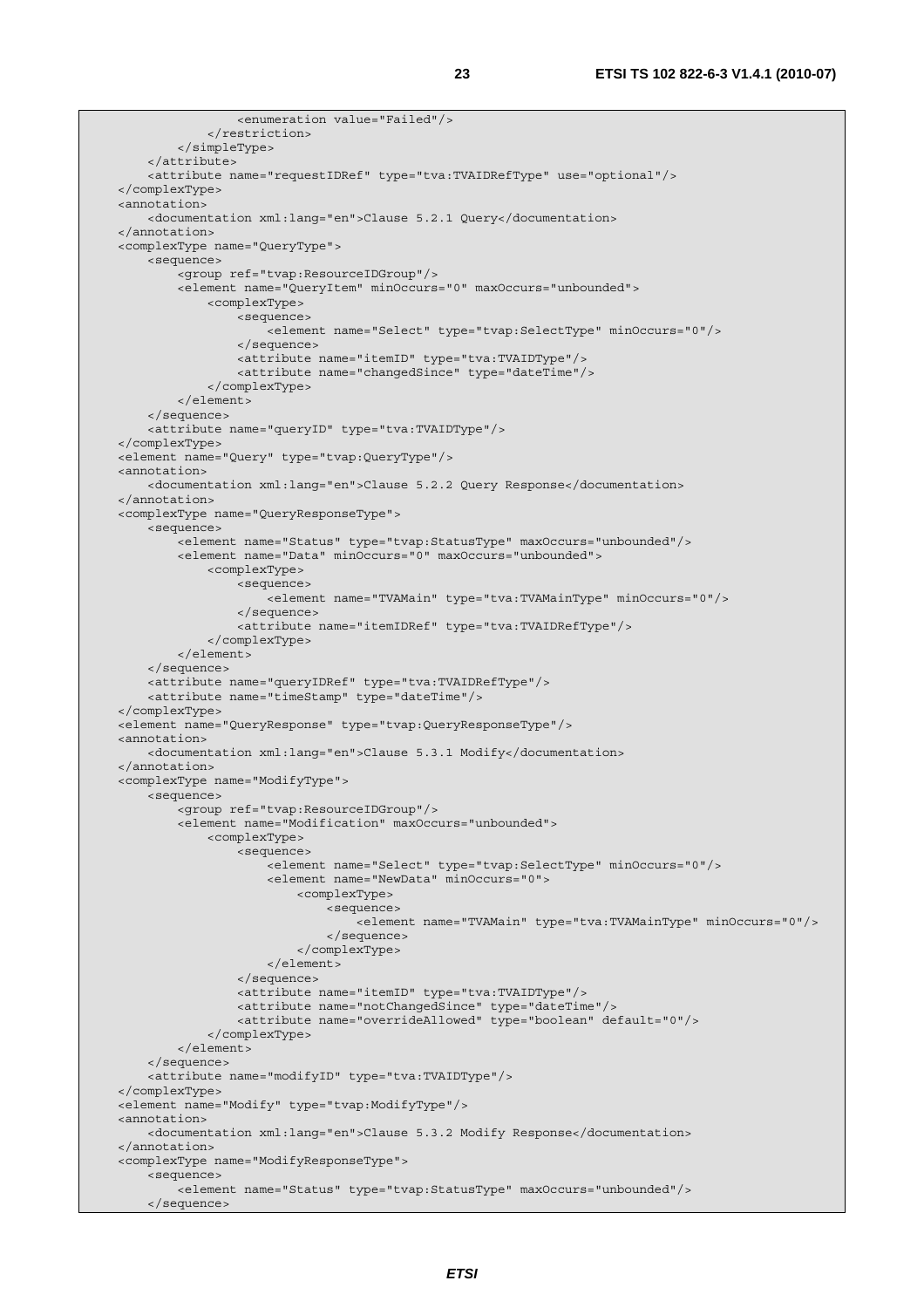```
 <attribute name="modifyIDRef" type="tva:TVAIDRefType"/> 
         <attribute name="timeStamp" type="dateTime"/> 
     </complexType> 
    <element name="ModifyResponse" type="tvap:ModifyResponseType"/> 
</schema>
```
# A.2 Status Classification Scheme

```
<ClassificationScheme uri="urn:tva:profile:cs:StatusCS:2005"> 
     <!-- ##################################################################### --> 
    <!-- Status Code returned to requests
     <!--Definition: --> 
     <!-- ##################################################################### --> 
     <Term termID="1"> 
         <Name xml:lang="en">ActionNotAuthorized</Name> 
         <Definition xml:lang="en"> 
     Indicates that the requested action is not authorized. 
</Definition> 
     </Term> 
     <Term termID="2"> 
         <Name xml:lang="en"> 
ActionNotSupported</Name> 
         <Definition xml:lang="en"> 
     Indicates that the requested action is not supported by this service. 
     </Definition> 
     </Term> 
     <Term termID="3"> 
         <Name xml:lang="en"> 
AllReturned </Name> 
         <Definition xml:lang="en"> definition</Definition> 
     </Term> 
     <Term termID="4"> 
         <Name xml:lang="en"> 
ChangedSinceReturnsAll</Name> 
         <Definition xml:lang="en">Indicates that when an attribute provider does not support this 
parameter and returns all the data addressed by Select regardless of the latest modification times. 
Some or all data returned might actually be older than the time specified in the ChangedSince 
parameter. 
-<br></Definition>
     </Term> 
     <Term termID="5"> 
         <Name xml:lang="en">DataTooLong</Name> 
         <Definition xml:lang="en">Indicates that the size of the requested data exceeds the preset 
threshold of the service provider. This is only for modifications. 
</Definition> 
     </Term> 
     <Term termID="6"> 
         <Name xml:lang="en">ExistsAlready</Name> 
         <Definition xml:lang="en">Indicates that the request is trying to modify to a preexisting 
value. 
</Definition> 
     </Term> 
     <Term termID="7"> 
         <Name xml:lang="en">InvalidData </Name> 
         <Definition xml:lang="en">Indicates that the request contains invalid data 
</Definition> 
     </Term> 
    \epsilonTerm \text{form} Term\text{TD} = "8" <Name xml:lang="en">InvalidResourceID</Name> 
         <Definition xml:lang="en">Indicates that the ResourceID of the request is invalid. 
</Definition> 
     </Term> 
     <Term termID="9"> 
         <Name xml:lang="en">InvalidSelect</Name> 
         <Definition xml:lang="en">Indicates that the Select element is invalid in the request. 
</Definition> 
     </Term> 
     <Term termID="10"> 
         <Name xml:lang="en">MissingNewDataElement</Name> 
         <Definition xml:lang="en">Indicates that the request specifies no new data to be updated. 
</Definition> 
     </Term> 
     <Term termID="11"> 
         <Name xml:lang="en">MissingResourceIDElement</Name> 
         <Definition xml:lang="en">Indicates that the request fails to specify the ResourceID
```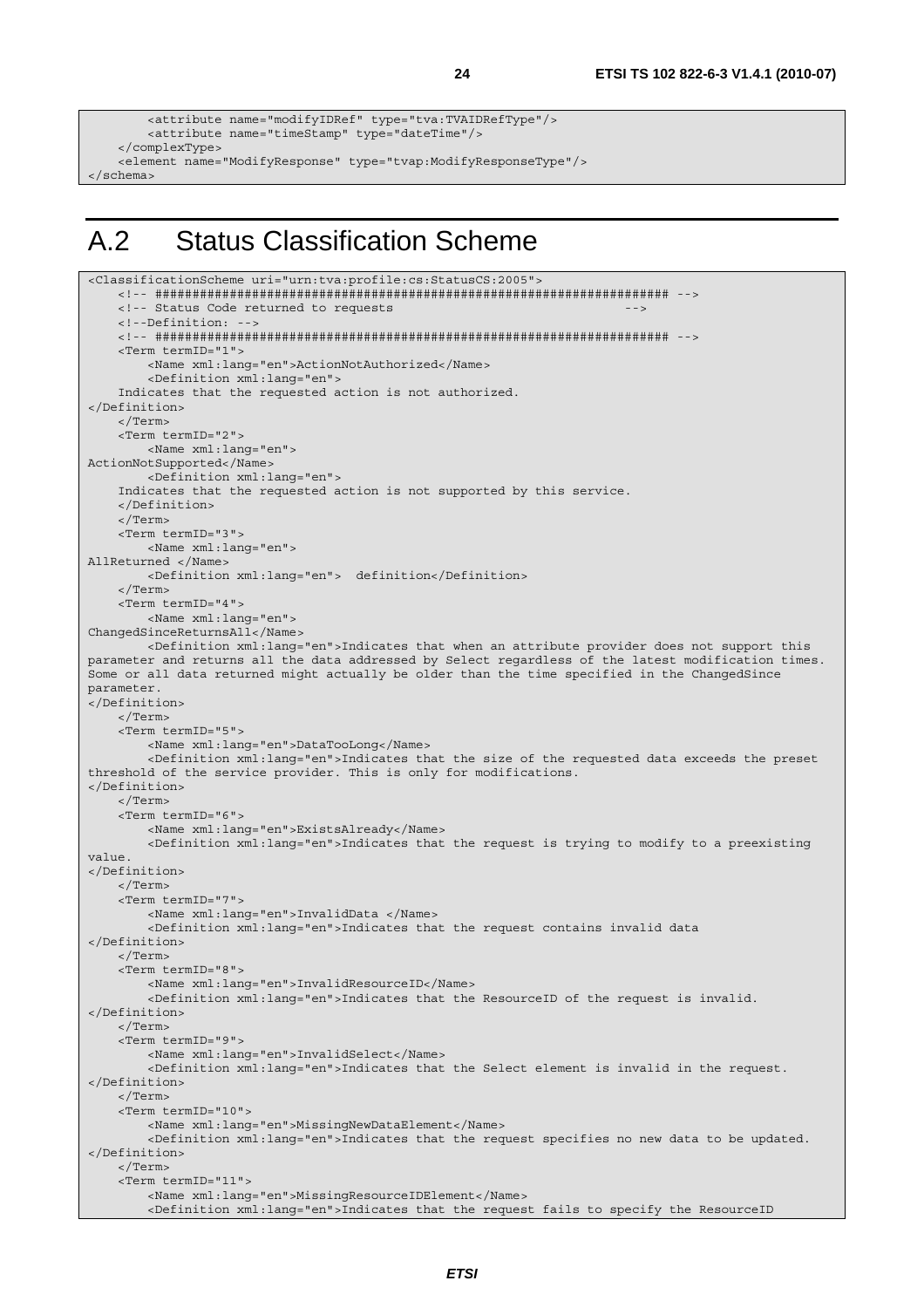| $\langle$ /Term>                                                                                      |
|-------------------------------------------------------------------------------------------------------|
| <term termid="12"></term>                                                                             |
| <name xml:lang="en">MissingSelect</name>                                                              |
| <definition xml:lang="en">Indicates that the request fails to specify the Select element</definition> |
|                                                                                                       |
| $\langle$ /Term>                                                                                      |
| <term termid="13"></term>                                                                             |
| <name xml:lang="en">NoMoreElements</name>                                                             |
| <definition xml:lanq="en">Indicates that the returned data ends prematurely for lack of</definition>  |
| elements.                                                                                             |
|                                                                                                       |
| $\langle$ Term>                                                                                       |
| <term termid="14"></term>                                                                             |
| <name xml:lang="en">NoMultipleAllowed</name>                                                          |
| <definition xml:lang="en">Indicates that multiple requests are not allowed</definition>               |
|                                                                                                       |
| $\langle$ Term>                                                                                       |
| <term termid="15"></term>                                                                             |
| <name xml:lang="en">NoMultipleResources</name>                                                        |
| <definition xml:lang="en">Indicates that the use of multiple resources is not allowed</definition>    |
|                                                                                                       |
| $\langle$ Term>                                                                                       |
| <term termid="16"></term>                                                                             |
| <name lang="en" xml:="">TimeOut</name>                                                                |
| <definition xml:lang="en">Indicates that the request has failed because of timeout.</definition>      |
|                                                                                                       |
| $\langle$ Term>                                                                                       |
| <term termid="17"></term>                                                                             |
| <name xml:lang="en">UnexpectedError</name>                                                            |
| <definition xml:lang="en">Indicates that an unexpected error has occurred</definition>                |
| $\langle$ Term>                                                                                       |
|                                                                                                       |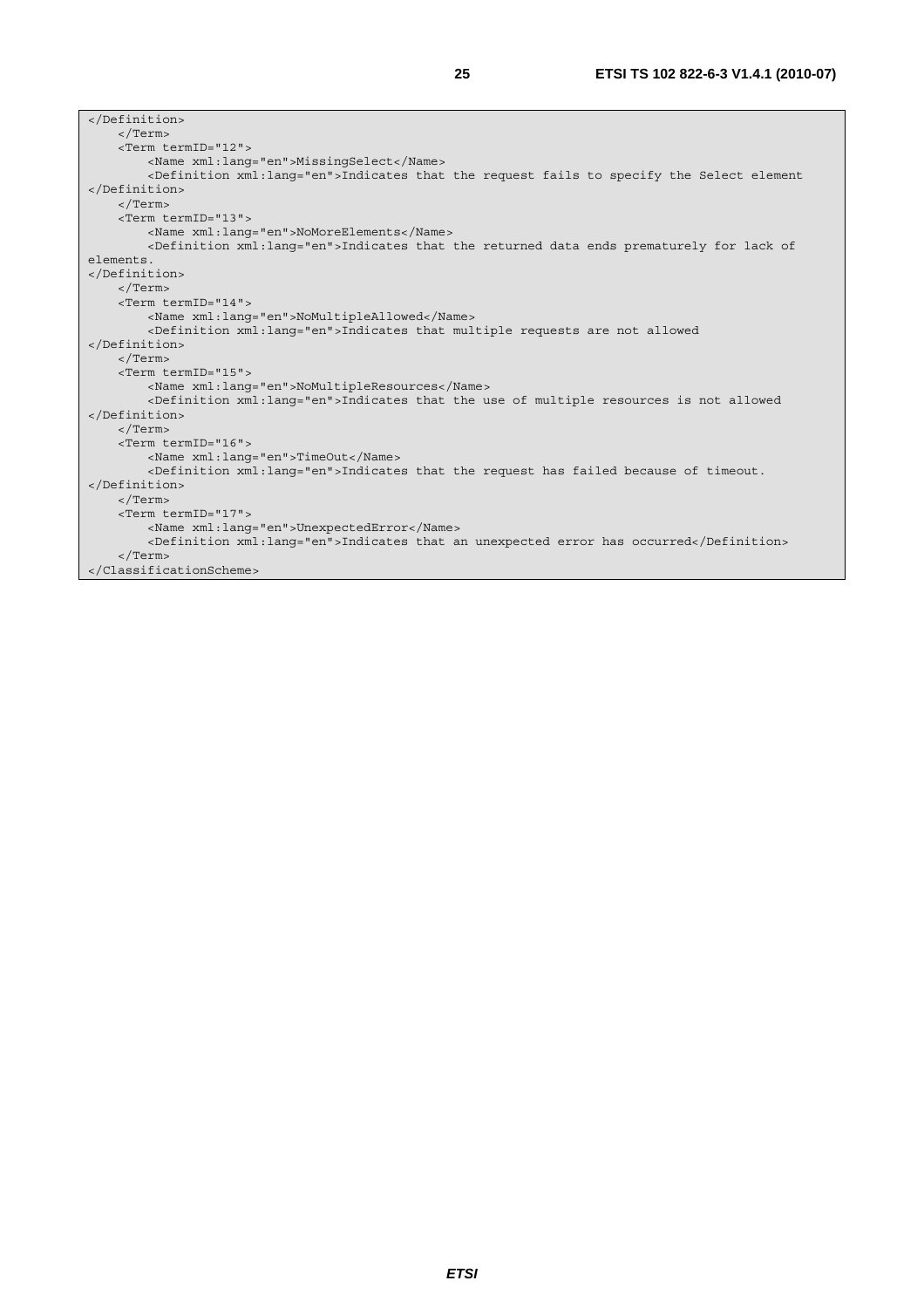# Annex B (informative): Sample instances

# B.1 Sample SOAP Header

```
<soapenv:Header> 
     <sb:Correlation id="NTTAEB9DE0EB0B1A89B00797A14C6EE85F6" messageID="uuid:debbffd3-4ea8-973e-
5463-e5ecc2d95dde" timestamp="2004-03-10T05:59:01Z" 
soapenv:actor="http://schemas.xmlsoap.org/soap/actor/next" soapenv:mustUnderstand="1" 
xmlns:sb="urn:liberty:sb:2003-08"/> 
     <sb:Provider providerID="https://UKCP.com:8443/" soapenv:mustUnderstand="0" 
xmlns:sb="urn:liberty:sb:2003-08"/> 
     <wsse:Security soapenv:actor="http://schemas.xmlsoap.org/soap/actor/next" 
soapenv:mustUnderstand="1" xmlns:wsse="http://schemas.xmlsoap.org/ws/2003/06/secext"> 
         <wsse:BinarySecurityToken EncodingType="wsse:Base64Binary" ValueType="wsse:X509v3" 
wsu:Id="X509Token" xmlns:wsu="http://schemas.xmlsoap.org/ws/2003/06/utility"> 
MIICBDCCAW2gAwIBAgIBUTANBgkqhkiG9w0BAQQFADA1MQswCQYDVQQGEwJVUzEUMBIGA1UEChMLTGliZXJ0eSBJT1AxEDAOBgNV
BAMTB1Rlc3QgQ0EwHhcNMDMxMjA1MTQ0MjI1WhcNMDQxMjA0MTQ0MjI1WjBMMQswCQYDVQQGEwJVUzEYMBYGA1UEChMPTGliZXJ0
eSBJT1AgamtzMSMwIQYDVQQDExpudHQtYS1zaWduLmxpYmVydHktaW9wLm9yZzCBnzANBgkqhkiG9w0BAQEFAAOBjQAwgYkCgYEA
q9Sl+JvcHKNjjtE/v70TKMMXo+Ft05RBy/XUruHZsuH0b206MYG+CCBoPyJ6Jv+6+ZsCgIEjfJ6lqRZRZmPdGv92zcBHHO1/k1/G
G7FPNFH+mrUm/66nRDysv6JFMzW7+Ct7132IUUiTEvj45CXHEcyy8JUffd1J1+FOrVweAEUCAwEAAaMNMAswCQYDVR0TBAIwADAN
BgkqhkiG9w0BAQQFAAOBgQBwqsW22HMTLTcxn3jiifP+yBjKRaYpikrRzffeJ8XtLUrHCkm7ZOX/OeqidHAARB4lTxmITCB3LbHm
ViAk4G66K4Yb9Y0FFVJCFyaYHnY6W6oLDkTv5IMqDL//vV6QF9boO2gvTpap4WL5+6meNmCyWKoeO4CuwX3qys5yrA8opg==</ws
se:BinarySecurityToken> 
         <ds:Signature xmlns:ds="http://www.w3.org/2000/09/xmldsig#"> 
             <ds:SignedInfo> 
                 <ds:CanonicalizationMethod Algorithm="http://www.w3.org/TR/2001/REC-xml-c14n- 
                 20010315"/> 
                 <ds:SignatureMethod Algorithm="http://www.w3.org/2000/09/xmldsig#rsa-sha1"/> 
                 <ds:Reference URI="#NTTAEB9DE0EB0B1A89B00797A14C6EE85F6"> 
                      <ds:DigestMethod Algorithm="http://www.w3.org/2000/09/xmldsig#sha1"/> 
                      <ds:DigestValue>/vqZkvIo2MkbAntQ3j0+I0QsZ4k=</ds:DigestValue> 
                 </ds:Reference> 
                 <ds:Reference URI="#NTT43EBDA48A7965082DA284C13DE33EFDE"> 
                     <ds:Transforms> 
                          <ds:Transform Algorithm="http://www.w3.org/2001/10/xml-exc-c14n#"/> 
                      </ds:Transforms> 
                      <ds:DigestMethod Algorithm="http://www.w3.org/2000/09/xmldsig#sha1"/> 
                      <ds:DigestValue>js4Cmrbteuy9Epti94O9+xFj7yk=</ds:DigestValue> 
                 </ds:Reference> 
             </ds:SignedInfo> 
             <ds:SignatureValue> 
Rh9MenehPh/9zIB/8wNg4tCKaLIs5ayiRbfKrepXpD9qbsIOVjZ0/2R1ChiX/WaDANtVtdfj/sD3utjTLLRNiXKF45RWKQtzZT3e
RG2elAfm7a9ZnWgFBm0Q+/kSPmPHzo3aCx9K8yVUPmdg/S8BWjh5VLvz9U99JDJKF4FEx3o= 
</ds:SignatureValue> 
             <ds:KeyInfo> 
                 <wsse:SecurityTokenReference Usage="sec:MessageAuthentication" 
                 xmlns:sec="urn:liberty:sec:2003- 
                 08"> 
                     <wsse:Reference URI="#X509Token"/> 
                 </wsse:SecurityTokenReference> 
             </ds:KeyInfo> 
         </ds:Signature> 
     </wsse:Security> 
</soapenv:Header>
```
# B.2 Example of Query

```
<Query queryID="QR001"> 
     <ResourceID>http://profile-provider.com/d8ddw6dd7m28v628</ResourceID> 
    <QueryItem itemID="preference" changedSince="2001-12-17T09:30:47-05:00"> 
         <Select type="abbreviated">tva:profile:UserSearchPreferences</Select> 
     </QueryItem> 
     <QueryItem itemID="where"> 
         <Select type="abbreviated">tva:profile:UserLocation</Select> 
     </QueryItem> 
</Query>
```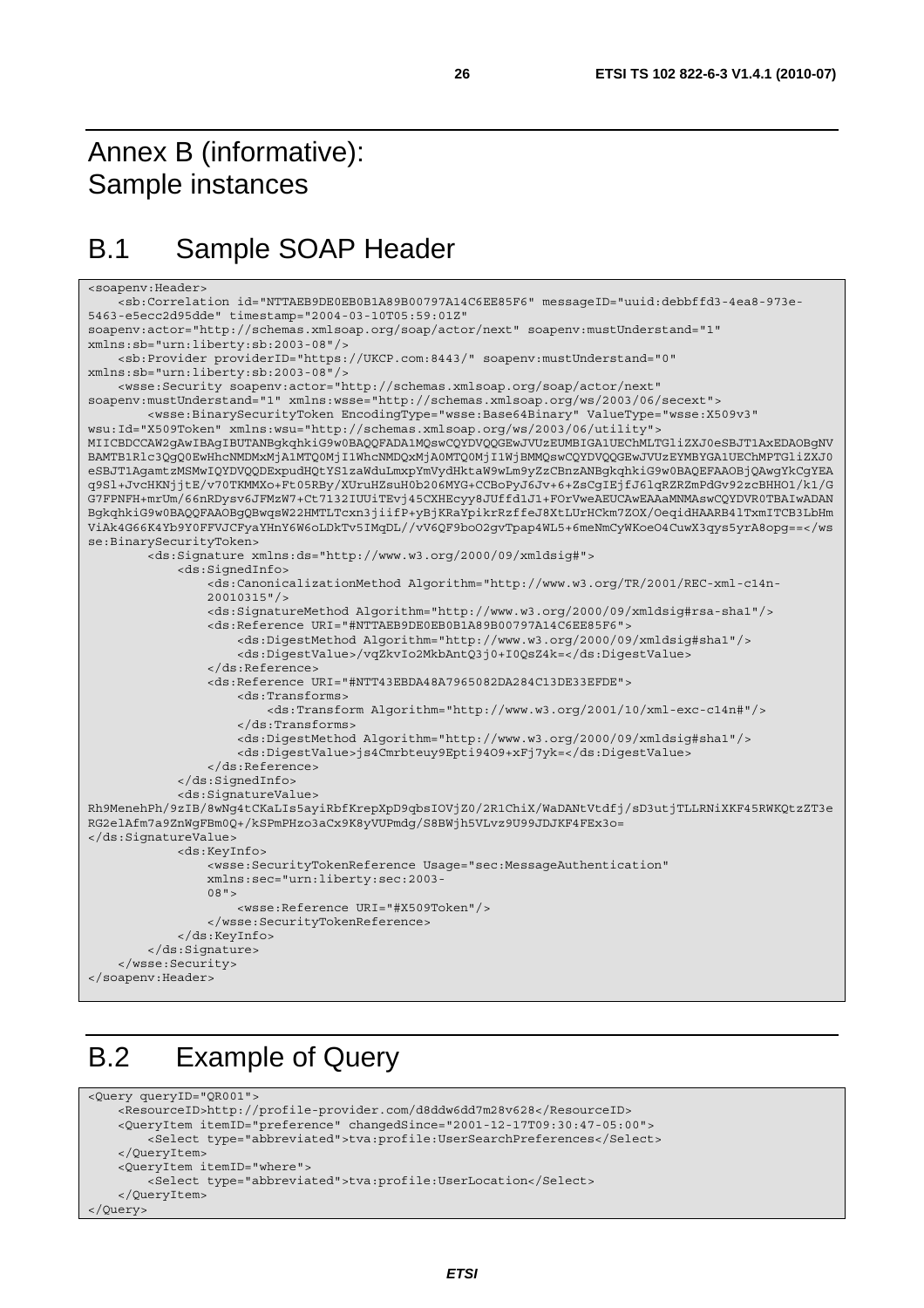# B.3 Example of QueryResponse



# B.4 Example of Modify

```
<Modify xmlns="urn:tva:profile:2010" xmlns:mpeg7="urn:tva_mpeg7:2005" 
xmlns:tva="urn:tva:metadata:2010" modifyID="MR001"> 
     <ResourceID>http://profile-provider.com/d8ddw6dd7m28v628</ResourceID> 
     <Modification itemID="M001"> 
         <Select type="abbreviated">Genre</Select> 
         <NewData> 
             <TVAMain xml:lang="en" publicationTime="2006-12-17T09:30:47-05:00"> 
                  <tva:UserDescription> 
                      <tva:UserPreferences> 
                          <mpeg7:FilteringAndSearchPreferences> 
                               <mpeg7:ClassificationPreferences> 
                                   <mpeg7:Genre href="urn:tva:metadata:cs:ContentCS:2005:3.1.1.9" 
                                   preferenceValue="10"> 
                                        <mpeg7:Name xml:lang="en">Sports</mpeg7:Name> 
                                   </mpeg7:Genre> 
                               </mpeg7:ClassificationPreferences> 
                           </mpeg7:FilteringAndSearchPreferences> 
                      </tva:UserPreferences> 
                  </tva:UserDescription> 
              </TVAMain> 
         </NewData> 
     </Modification> 
</Modify>
```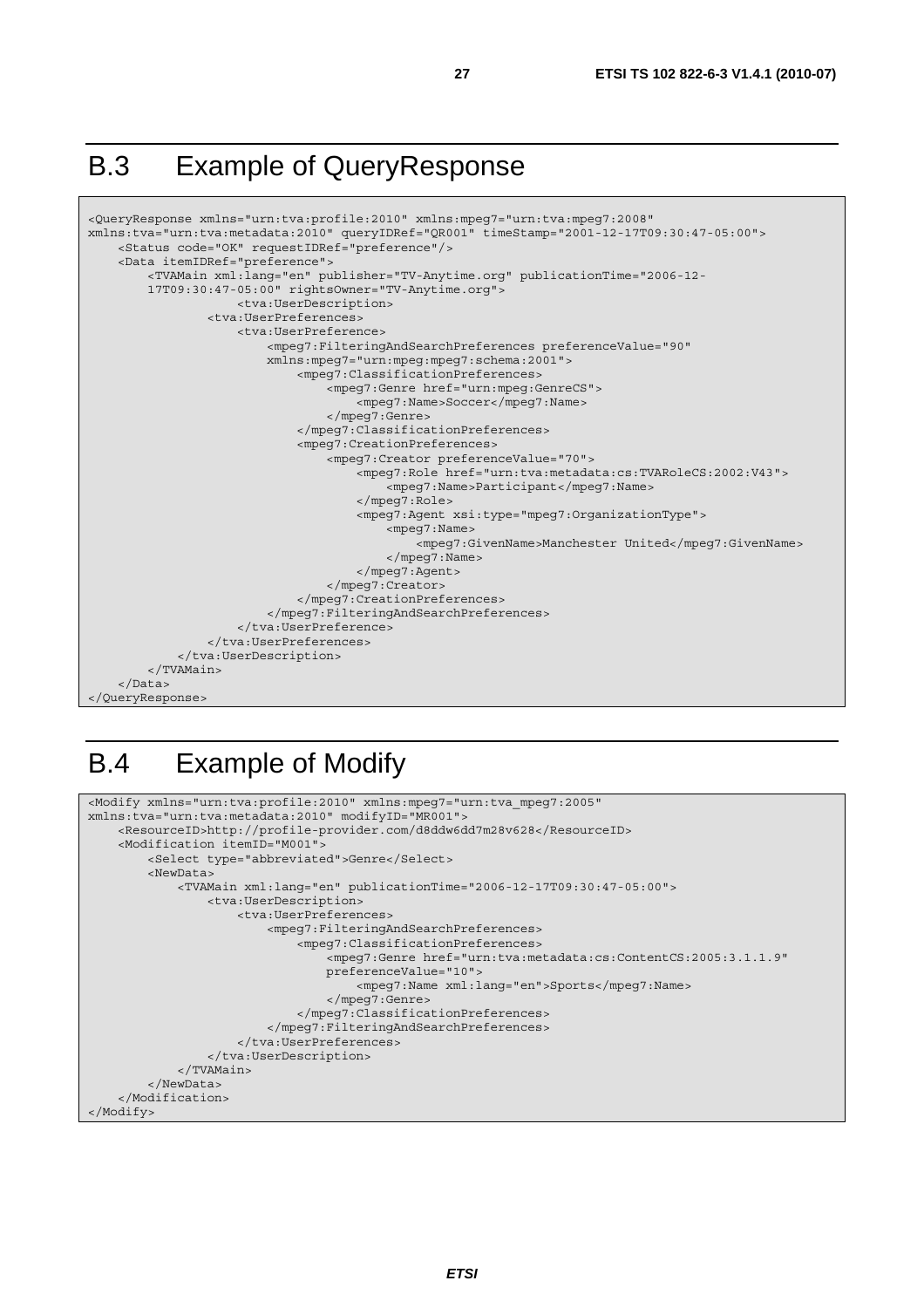# B.5 Example of ModifyResponse

```
<ModifyResponse xmlns="urn:tva:profile:2010" modifyIDRef="MR001"> 
     <Status code="Failed" requestIDRef="M001"> 
         <StatusDescription xml:lang="en" 
         href="urn:tva:profile:cs:StatusCS:2005:7">InvalidData</StatusDescription> 
     </Status> 
</ModifyResponse>
```
# B.6 Sample of WDSL

```
<wsdl:definitions xmlns:typens="urn:tva:metadata:user:wsdl:2004-07" 
xmlns:xsd="http://www.w3.org/2001/XMLSchema" xmlns:soap="http://schemas.xmlsoap.org/wsdl/soap/" 
xmlns:pp="urn:tva:metadata:user:2004-07" xmlns:wsdl="http://schemas.xmlsoap.org/wsdl/" 
xmlns="http://schemas.xmlsoap.org/wsdl/" targetNamespace="urn:tva:metadata:user:wsdl:2004-07" 
name="pp"> 
     <types> 
         <xsd:schema> 
             <xsd:import namespace="urn:tva:metadata:user:2004-07" 
             schemaLocation="tva_metadata_v151.xsd"/> 
             <xsd:annotation> 
                  <xsd:documentation>(An attempt at) TV Anytime User Profile Services 
             WSDL</xsd:documentation> 
              </xsd:annotation> 
         </xsd:schema> 
     </types> 
     <message name="Query"> 
         <part name="body" element="pp:Query"/> 
     </message> 
     <message name="QueryResponse"> 
         <part name="body" element="pp:QueryResponse"/> 
     </message> 
     <message name="Modify"> 
         <part name="body" element="pp:Modify"/> 
     </message> 
     <message name="ModifyResponse"> 
         <part name="body" element="pp:ModifyResponse"/> 
     </message> 
     <portType name="DataServicePort"> 
         <operation name="QueryOperation"> 
             <input message="pp:Query"/> 
              <output message="pp:QueryResponse"/> 
         </operation> 
         <operation name="ModifyOperation"> 
             <input message="pp:Modify"/> 
             <output message="pp:ModifyResponse"/> 
         </operation> 
     </portType> 
</wsdl:definitions>
```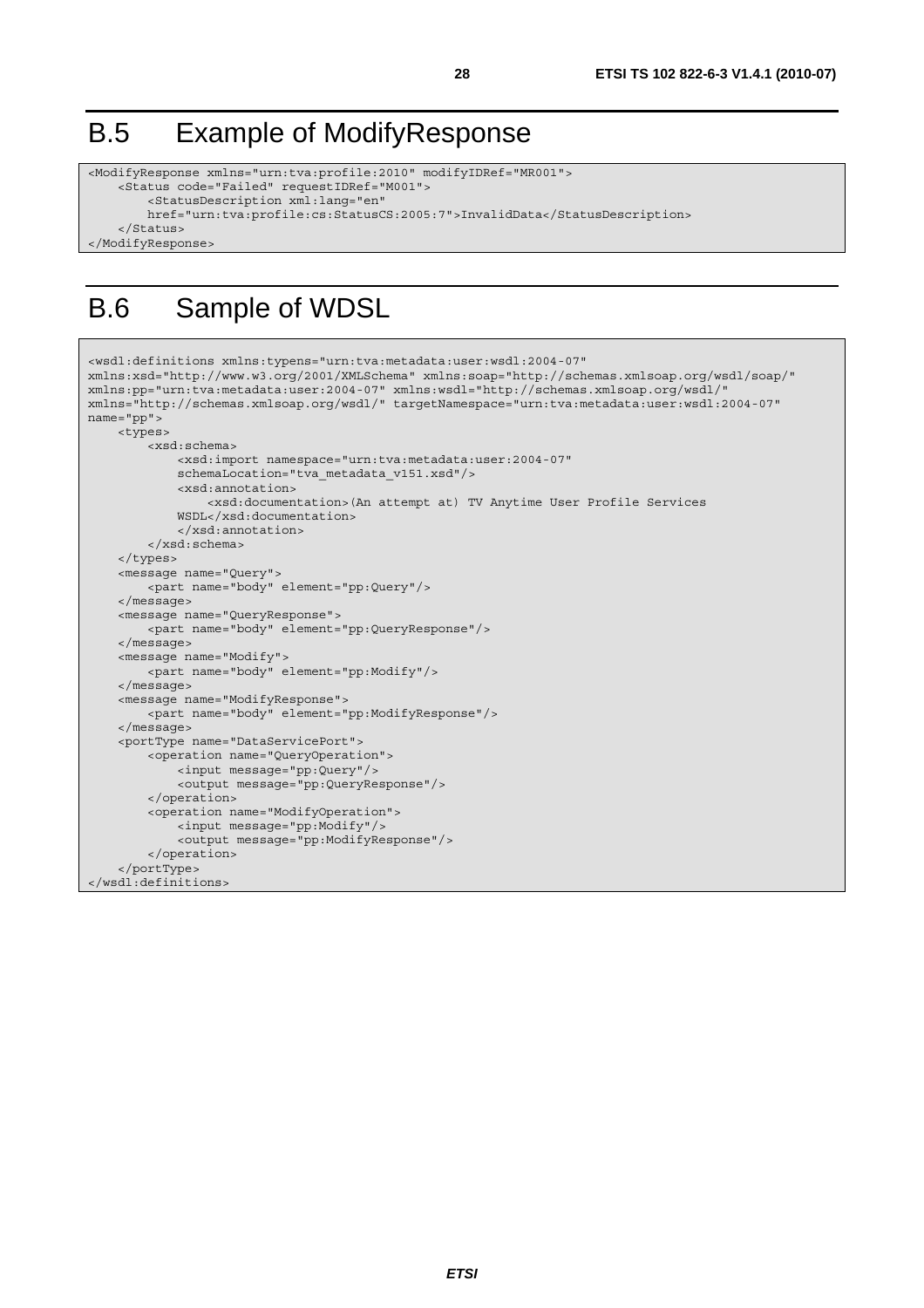# Annex C (normative): Schema files

The *TV-Anytime* profile exchange schema listed in the present document has been aggregated into a series of xsd file, forming the reference documentation, contained in archive ts\_1028220603v010401p0.zip, which accompanies the present document.

- tva\_profile\_exchange\_6-3\_v141.xsd;
- xenc-schema.xsd;
- xmldsig-core-schema.xsd.

The profile exchange metadata scheme imports other files that need to be present in order to be valid:

- xml.xsd;
- tva\_mpeg7\_2008.xsd;
- tva\_metadata\_3-1\_v161.xsd.

These files are available in archive ts\_1028220301v010601p0.zip accompanying TS 102 822-3-1 [3].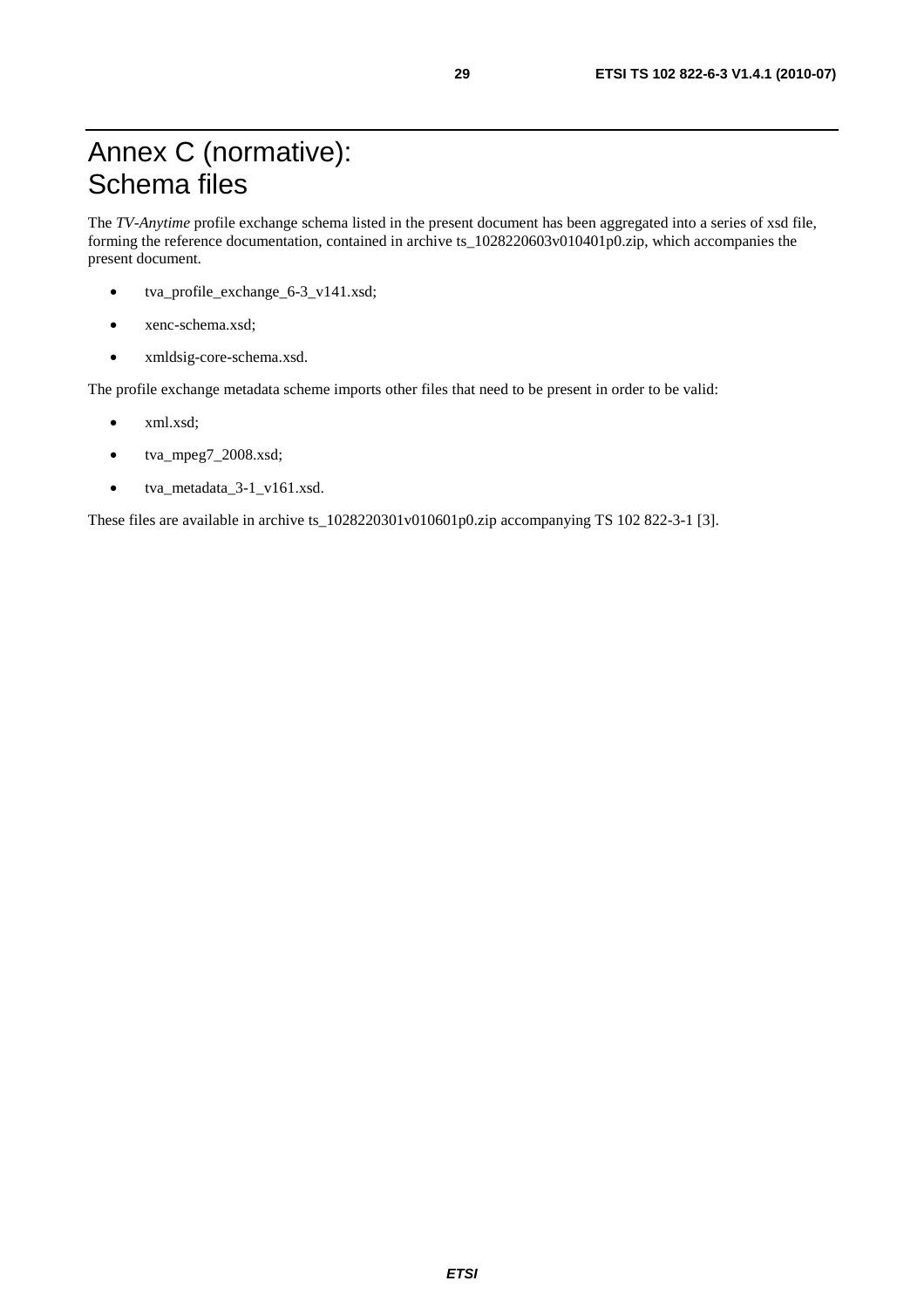# Annex D (informative): Bibliography

- Bindings and Profiles for the OASIS Security Assertion Markup Language (SAML).
- NOTE: Available at [http://www.oasis-open.org/committees/workgroup.php?wg\\_abbrev=security](http://www.oasis-open.org/committees/workgroup.php?wg_abbrev=security).
- IETF RFC 1945: "Hypertext Transfer Protocol HTTP/1.0".

NOTE: Available at [http://www.ietf.org/rfc/rfc1945.txt.](ftp://ftp.rfc-editor.org/in-notes/rfc1945.txt)

• IETF RFC 2119: "Key words for use in RFCs to Indicate Requirement Levels".

NOTE: Available at [http://www.ietf.org/rfc/rfc2119.txt.](http://www.ietf.org/rfc/rfc2119.txt)

• IETF RFC 2616: "Hypertext Transfer Protocol - HTTP/1.1".

NOTE: Available at [http://www.ietf.org/rfc/rfc2616.txt.](http://www.ietf.org/rfc/rfc2616.txt)

- Liberty Reverse HTTP Binding for SOAP Specification.
- Liberty ID-WSF Security & Privacy Overview, Version 1.0.
- Liberty ID-WSF 1.0 Static Conformance Requirements, Version 1.0.
- Liberty ID-WSF Draft Guidelines.
- Liberty ID-WSF 1.0 Errata, Version 1.0.
- Liberty Alliance Developer Tutorial.
- NOTE: Available at: [http://www.projectliberty.org/resource\\_center/specifications/liberty\\_alliance\\_complete\\_specifications\\_zi](http://www.projectliberty.org/resource_center/specifications/liberty_alliance_complete_specifications_zip_package_21_november_2008) [p\\_package\\_21\\_november\\_2008](http://www.projectliberty.org/resource_center/specifications/liberty_alliance_complete_specifications_zip_package_21_november_2008).
- Liberty Alliance Technical Glossary Version 1.3.

#### NOTE: Available at:

[http://www.projectliberty.org/resource\\_center/specifications/liberty\\_alliance\\_complete\\_specifications\\_zi](http://www.projectliberty.org/resource_center/specifications/liberty_alliance_complete_specifications_zip_package_21_november_2008) [p\\_package\\_21\\_november\\_2008](http://www.projectliberty.org/resource_center/specifications/liberty_alliance_complete_specifications_zip_package_21_november_2008).

Liberty Alliance Specifications.

#### NOTE: Available at:

[http://www.projectliberty.org/resource\\_center/specifications/liberty\\_alliance\\_complete\\_specifications\\_zi](http://www.projectliberty.org/resource_center/specifications/liberty_alliance_complete_specifications_zip_package_21_november_2008) [p\\_package\\_21\\_november\\_2008](http://www.projectliberty.org/resource_center/specifications/liberty_alliance_complete_specifications_zip_package_21_november_2008).

• Liberty ID-WSF Discovery Service Specification, Version 1.1.

#### NOTE: Available at:

[http://www.projectliberty.org/resource\\_center/specifications/liberty\\_alliance\\_complete\\_specifications\\_zi](http://www.projectliberty.org/resource_center/specifications/liberty_alliance_complete_specifications_zip_package_21_november_2008) [p\\_package\\_21\\_november\\_2008](http://www.projectliberty.org/resource_center/specifications/liberty_alliance_complete_specifications_zip_package_21_november_2008).

• Liberty ID-WSF Data Services Template Specification, Version 1.0.

#### NOTE: Available at:

[http://www.projectliberty.org/resource\\_center/specifications/liberty\\_alliance\\_complete\\_specifications\\_zi](http://www.projectliberty.org/resource_center/specifications/liberty_alliance_complete_specifications_zip_package_21_november_2008) [p\\_package\\_21\\_november\\_2008](http://www.projectliberty.org/resource_center/specifications/liberty_alliance_complete_specifications_zip_package_21_november_2008).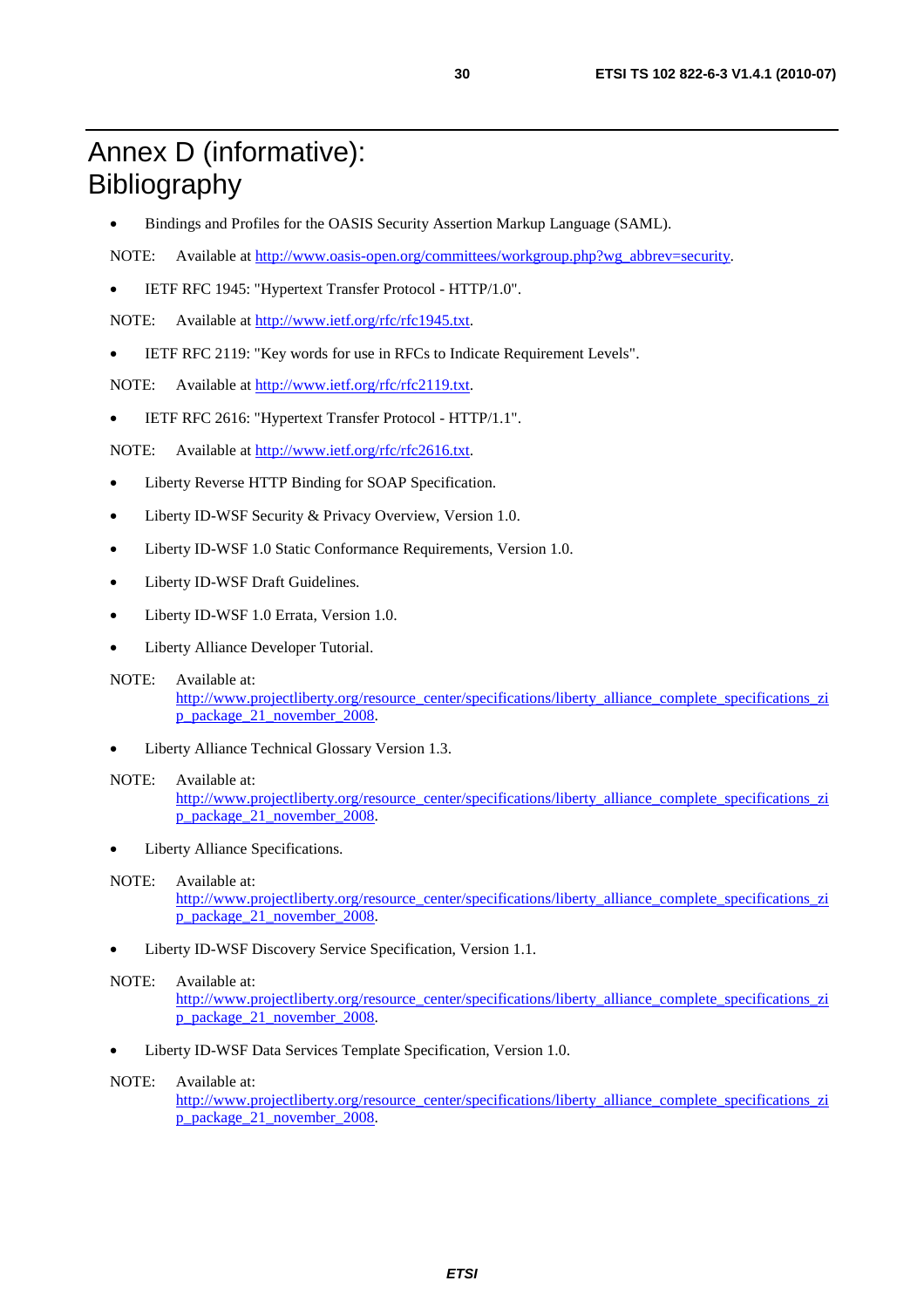NOTE: Available at:

[http://www.projectliberty.org/resource\\_center/specifications/liberty\\_alliance\\_complete\\_specifications\\_zi](http://www.projectliberty.org/resource_center/specifications/liberty_alliance_complete_specifications_zip_package_21_november_2008) [p\\_package\\_21\\_november\\_2008](http://www.projectliberty.org/resource_center/specifications/liberty_alliance_complete_specifications_zip_package_21_november_2008).

• Liberty ID-WSF SOAP Binding Specification, Version 1.1.

#### NOTE: Available at:

[http://www.projectliberty.org/resource\\_center/specifications/liberty\\_alliance\\_complete\\_specifications\\_zi](http://www.projectliberty.org/resource_center/specifications/liberty_alliance_complete_specifications_zip_package_21_november_2008) [p\\_package\\_21\\_november\\_2008](http://www.projectliberty.org/resource_center/specifications/liberty_alliance_complete_specifications_zip_package_21_november_2008).

Liberty ID-WSF Architecture Overview.

#### NOTE: Available at:

[http://www.projectliberty.org/resource\\_center/specifications/liberty\\_alliance\\_complete\\_specifications\\_zi](http://www.projectliberty.org/resource_center/specifications/liberty_alliance_complete_specifications_zip_package_21_november_2008) [p\\_package\\_21\\_november\\_2008](http://www.projectliberty.org/resource_center/specifications/liberty_alliance_complete_specifications_zip_package_21_november_2008).

Liberty ID-WSF Implementation Guidelines.

#### NOTE: Available at:

[http://www.projectliberty.org/resource\\_center/specifications/liberty\\_alliance\\_complete\\_specifications\\_zi](http://www.projectliberty.org/resource_center/specifications/liberty_alliance_complete_specifications_zip_package_21_november_2008) [p\\_package\\_21\\_november\\_2008](http://www.projectliberty.org/resource_center/specifications/liberty_alliance_complete_specifications_zip_package_21_november_2008).

• Liberty ID-WSF Interaction Service Specification, Version 1.1.

#### NOTE: Available at:

[http://www.projectliberty.org/resource\\_center/specifications/liberty\\_alliance\\_complete\\_specifications\\_zi](http://www.projectliberty.org/resource_center/specifications/liberty_alliance_complete_specifications_zip_package_21_november_2008) [p\\_package\\_21\\_november\\_2008](http://www.projectliberty.org/resource_center/specifications/liberty_alliance_complete_specifications_zip_package_21_november_2008).

• Liberty ID-WSF Security Mechanisms Specification, Version 1.2.

#### NOTE: Available at:

[https://www.projectliberty.org/resource\\_center/specifications/liberty\\_alliance\\_complete\\_specifications\\_zi](https://www.projectliberty.org/resource_center/specifications/liberty_alliance_complete_specifications_zip_package_17_december_2007) [p\\_package\\_17\\_december\\_2007](https://www.projectliberty.org/resource_center/specifications/liberty_alliance_complete_specifications_zip_package_17_december_2007).

• Liberty ID-WSF Client Profiles Specification, Version 1.1.

#### NOTE: Available at:

[http://www.projectliberty.org/resource\\_center/specifications/liberty\\_alliance\\_complete\\_specifications\\_zi](http://www.projectliberty.org/resource_center/specifications/liberty_alliance_complete_specifications_zip_package_21_november_2008) p\_package<sup>21\_</sup>november\_2008.

• Liberty ID-WSF Authentication Service Specification, Version 1.1.

#### NOTE: Available at:

[http://www.projectliberty.org/resource\\_center/specifications/liberty\\_alliance\\_complete\\_specifications\\_zi](http://www.projectliberty.org/resource_center/specifications/liberty_alliance_complete_specifications_zip_package_21_november_2008) [p\\_package\\_21\\_november\\_2008](http://www.projectliberty.org/resource_center/specifications/liberty_alliance_complete_specifications_zip_package_21_november_2008).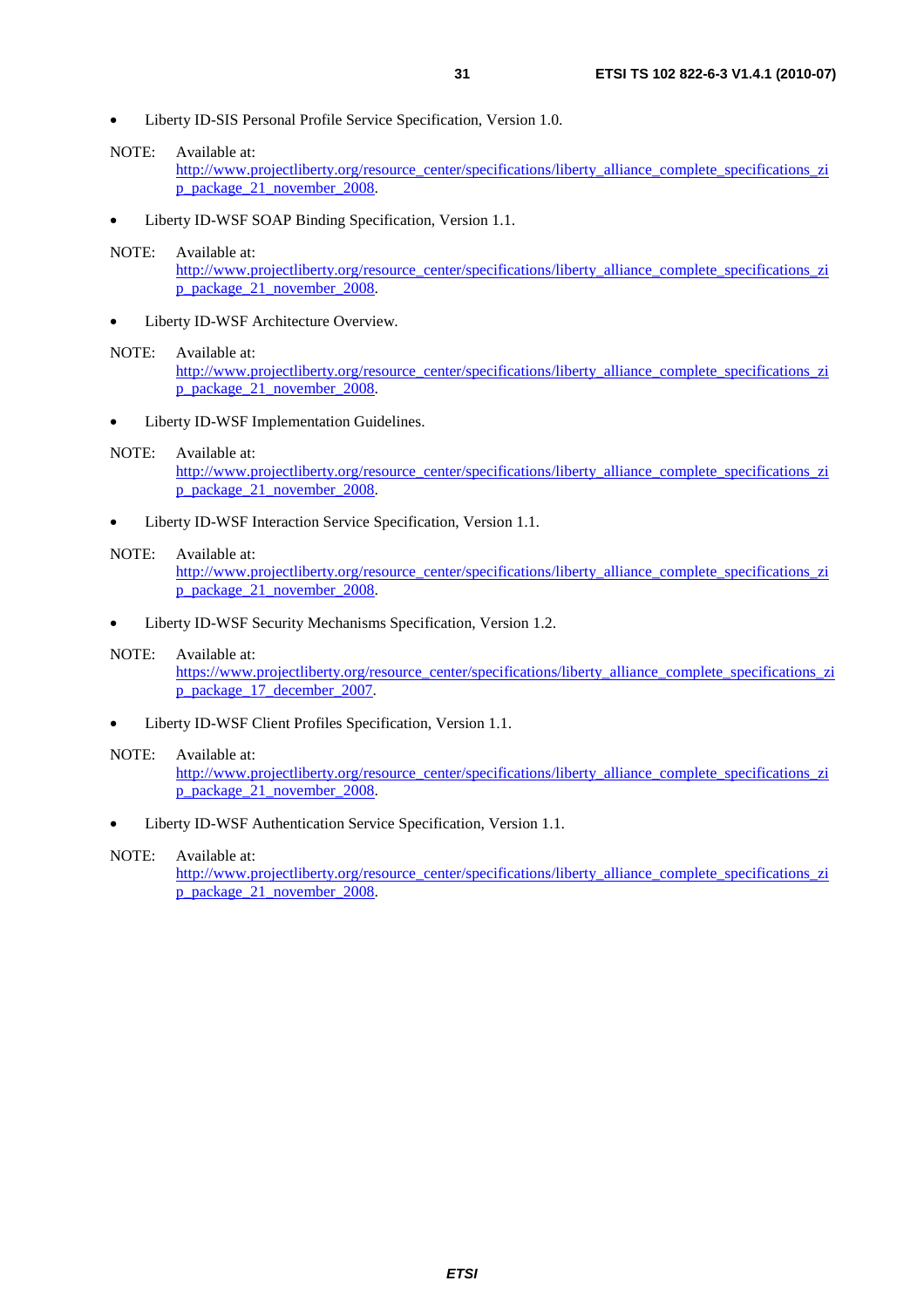# List of tables